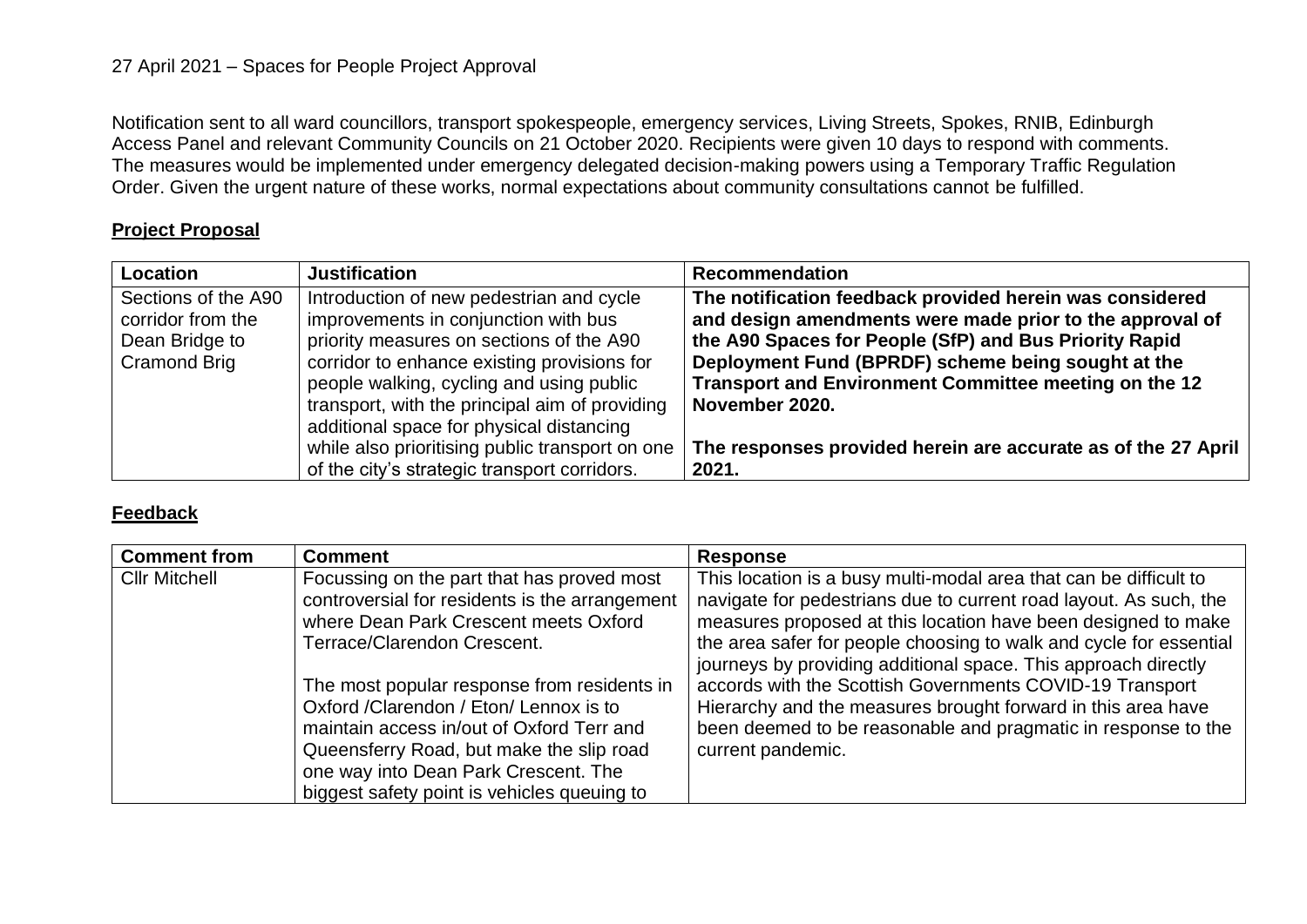|  | access the main road but fly up the slip road<br>across the Oxford Terr access and onto the<br>main road. If this is made one way that<br>eliminates the main issue. Moving all<br>vehicular pressure to the junction nearest the<br>Dean Bridge concerns residents and I can<br>understand why. There is no footway on the<br>south side of Eton nor on the west side of<br>Clarendon. It's a large section to traverse as<br>a pedestrian or residents. Pedestrians<br>crossing from Dean Bridge continuing along<br>the main road, any vehicles must use this<br>entrance/exit. If you proceed as designed,<br>which seems likely, keep clear signage<br>should be marked on the carriageway at this<br>junction in both lanes. Any flashing speed-<br>triggered flashing signs may be helpful as<br>vehicles (esp the coaches) hurtle along this<br>road.<br>The lane coming up (south westwards) on<br>Dean Park Crescent to join Queensferry<br>Road - there needs to be a clear designation<br>of space that two vehicles can fit. This will<br>hopefully reduce the likelihood of vehicles<br>peeling off along Learmonth Terrace at speed<br>to try their luck at the Orchard Brae lights.<br>In summary and to highlight a flaw in your<br>approach to this part of the scheme | In direct response to the feedback provided herein, a new<br>temporary footway (with ramped access for accessibility) will be<br>introduced, by the reallocation of road space on Eton Terrace to<br>provide a safe pedestrian link between Dean Bridge and<br><b>Clarendon Crescent.</b><br>Lane markings amendments at the mouth of Dean Park Crescent<br>to split the left and right turners was considered, however, due to<br>width constraints they cannot be installed at this location as they<br>would be non-compliant with regulations governing road<br>markings.<br>During the development of the measures being brought forward<br>at this location the previous 2017 study and findings were<br>considered. However, the aims and objectives of the both<br>projects are different with the SfP measures being strongly<br>focussed on providing additional space for walking and cycling<br>during the pnademic.<br>All SfP and BPRDF measures are temporary in nature, will be<br>subject to on-going safety monitoring and a performance review<br>every two months during the implementation period. As part of<br>the on-going monitoring and review process, alterations will be<br>considered and made at the where necessary, with safety critical<br>issues being addressed at the earliest opportunity. |
|--|------------------------------------------------------------------------------------------------------------------------------------------------------------------------------------------------------------------------------------------------------------------------------------------------------------------------------------------------------------------------------------------------------------------------------------------------------------------------------------------------------------------------------------------------------------------------------------------------------------------------------------------------------------------------------------------------------------------------------------------------------------------------------------------------------------------------------------------------------------------------------------------------------------------------------------------------------------------------------------------------------------------------------------------------------------------------------------------------------------------------------------------------------------------------------------------------------------------------------------------------------------------------------------------|----------------------------------------------------------------------------------------------------------------------------------------------------------------------------------------------------------------------------------------------------------------------------------------------------------------------------------------------------------------------------------------------------------------------------------------------------------------------------------------------------------------------------------------------------------------------------------------------------------------------------------------------------------------------------------------------------------------------------------------------------------------------------------------------------------------------------------------------------------------------------------------------------------------------------------------------------------------------------------------------------------------------------------------------------------------------------------------------------------------------------------------------------------------------------------------------------------------------------------------------------------------------------------------------------------------------------------|
|--|------------------------------------------------------------------------------------------------------------------------------------------------------------------------------------------------------------------------------------------------------------------------------------------------------------------------------------------------------------------------------------------------------------------------------------------------------------------------------------------------------------------------------------------------------------------------------------------------------------------------------------------------------------------------------------------------------------------------------------------------------------------------------------------------------------------------------------------------------------------------------------------------------------------------------------------------------------------------------------------------------------------------------------------------------------------------------------------------------------------------------------------------------------------------------------------------------------------------------------------------------------------------------------------|----------------------------------------------------------------------------------------------------------------------------------------------------------------------------------------------------------------------------------------------------------------------------------------------------------------------------------------------------------------------------------------------------------------------------------------------------------------------------------------------------------------------------------------------------------------------------------------------------------------------------------------------------------------------------------------------------------------------------------------------------------------------------------------------------------------------------------------------------------------------------------------------------------------------------------------------------------------------------------------------------------------------------------------------------------------------------------------------------------------------------------------------------------------------------------------------------------------------------------------------------------------------------------------------------------------------------------|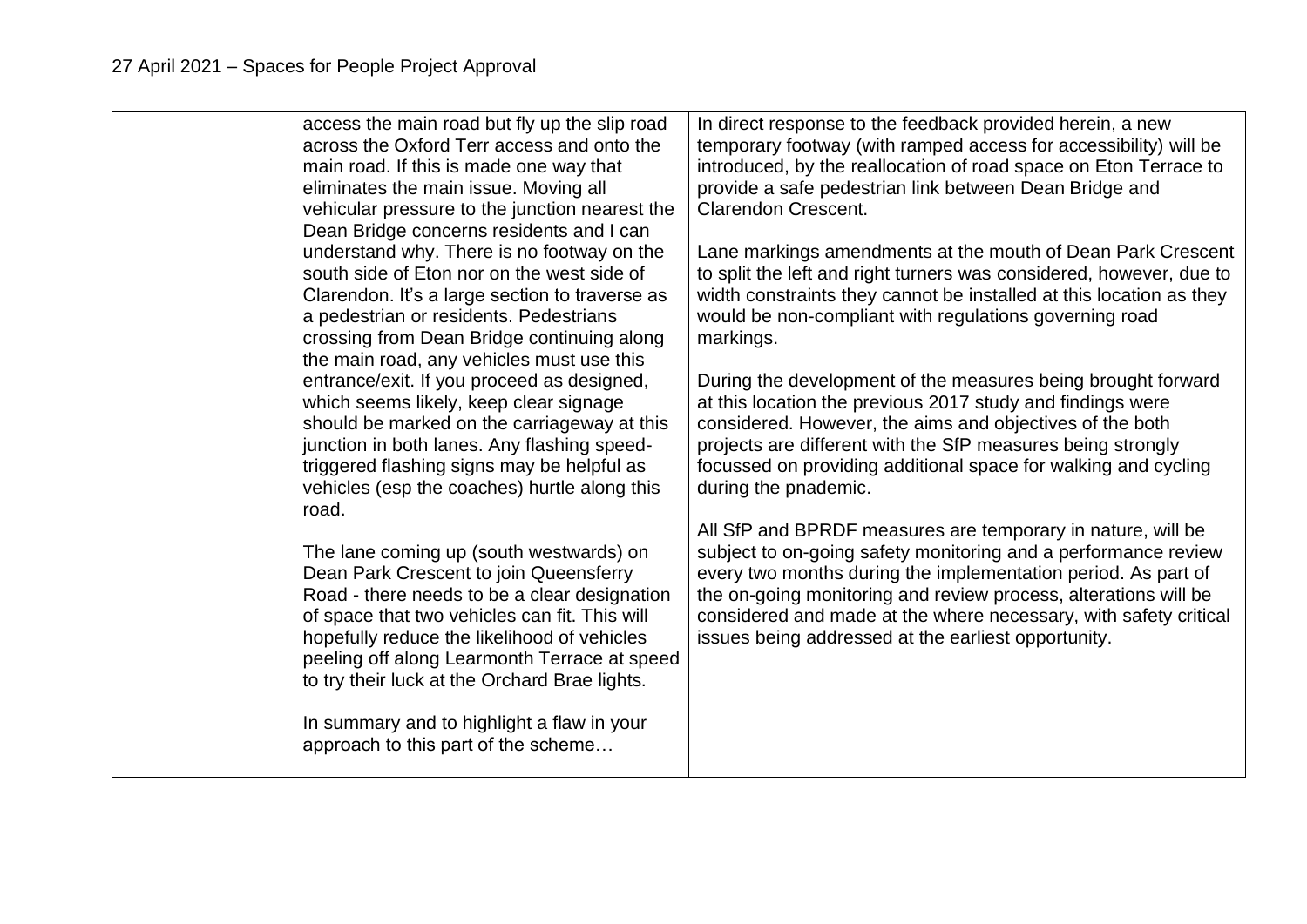| Firstly, views being expressed to me by<br>residents immediately impacted are in favour<br>of maintaining their access in/out of Oxford<br>Terr, but making the slip onto Dean Park<br>Crescent one way. This, as I've said and as<br>they say, removes the most significant<br>conflict at the junction, which is vehicles of all<br>sorts who, instead of waiting to turn left at the<br>main road, fly up the slip road and continue<br>onto the main road. |  |
|----------------------------------------------------------------------------------------------------------------------------------------------------------------------------------------------------------------------------------------------------------------------------------------------------------------------------------------------------------------------------------------------------------------------------------------------------------------|--|
| Secondly, making the slip road one way (onto<br>Dean Park Crescent) as desired by residents<br>but still closing access from Oxford Terr onto<br>the main road to keep the segregated<br>cycleway going (which they don't want as it<br>moves vehicular pressure onto the<br>Eton/Clarendon corner) is still what came<br>back as most favoured in the public<br>consultation from 2017 and was due to be<br>implemented until halted.                         |  |
| So. This scheme, as designed by SfP,<br>ignores residents' 2020 views and the 2017<br>consultation. Perhaps it would be worth<br>considering one of them, which could then be<br>backed up by a proper consultation response<br>and a permanent project that, although<br>shelved, is technically in the offing.                                                                                                                                               |  |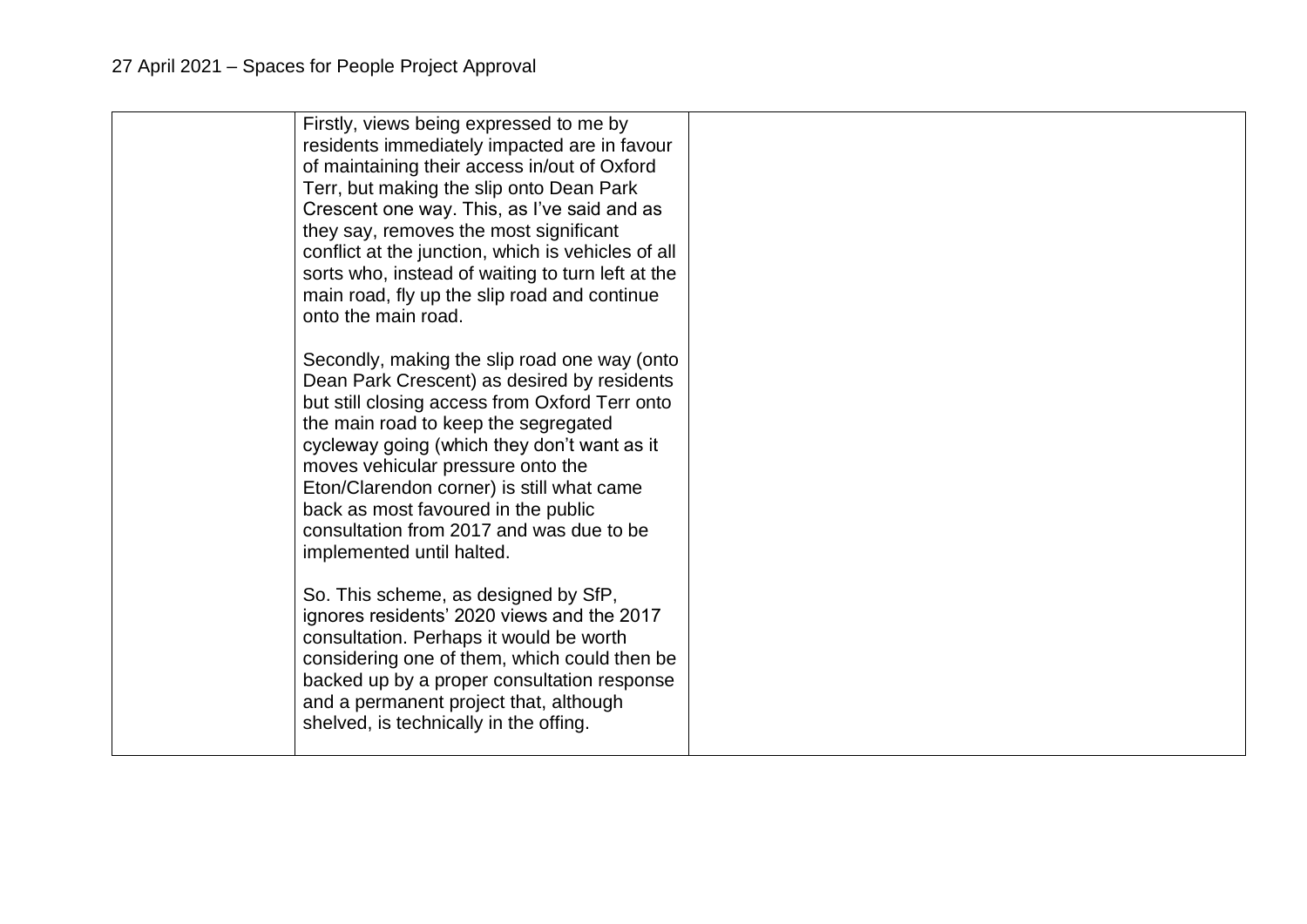| <b>Cllr Mitchell</b> | 1. On a completely separate, but related<br>note, if you open up the left turn on<br>North Charlotte Street into St Colme<br>Street that would undoubtedly ease<br>traffic in Stockbridge (some of which<br>then uses Dean Park Crescent to get<br>back to the main road) as well as<br>easing pressure at the popular bus<br>change in Queensferry Street. | 1. Opening up the left turn from North Charlotte Street into St<br>Colm is outwith the scope and extents of the SfP A90<br>scheme.<br>2. A public consultation on the future of SfP has recently<br>been opened for feedback and was closed on the 5 April<br>2021, further details can be found here:<br>https://www.edinburgh.gov.uk/streetschemes. Depending<br>on various criteria, which include (but are not limited by) |
|----------------------|-------------------------------------------------------------------------------------------------------------------------------------------------------------------------------------------------------------------------------------------------------------------------------------------------------------------------------------------------------------|--------------------------------------------------------------------------------------------------------------------------------------------------------------------------------------------------------------------------------------------------------------------------------------------------------------------------------------------------------------------------------------------------------------------------------|
|                      | 2. The closure of the middle section at<br>Buckingham Terrace is welcome and<br>should help improve pedestrian safety.                                                                                                                                                                                                                                      | the performance and consultation feedback of this<br>temporary junction closure, bringing forward a permanent<br>order will be considered.                                                                                                                                                                                                                                                                                     |
|                      | Is the new TRO for this progressing?                                                                                                                                                                                                                                                                                                                        | 3. Stewart's Melville Collage (SMC) have been directly<br>consulted with throughout the development of the scheme                                                                                                                                                                                                                                                                                                              |
|                      | 3. I am pleased to have been told that<br>more space is being created to<br>accommodate SMC's coaches. It<br>seems logical to ensure the school's<br>coaches and the children using them<br>(which reduce car journeys) are<br>accommodated. I do, however, have<br>some anxiety about the inability to stop                                                | in order to ensure that their requirements were being met.<br>Hopefully the phase return to school plan continues and if<br>additional pressures are felt on streets surrounding the<br>school due to the measures being brought forward on the<br>A90, additional mitigation measures and scheme<br>alterations will be considered and implemented where<br>necessary.                                                        |
|                      | anywhere outside the front of SMC.<br>There is concern from residents in<br>surrounding streets that these vehicles<br>will simply move there instead.<br>Bearing in mind there is a huge<br>number of pupils attending this site                                                                                                                           | 4. In direct response to the feedback provided herein, the<br>proposal to install a 'parklet' outside Orchard House has<br>been revisited and a blue badge and loading/unloading<br>area will be installed in its place to minimise the impact on<br>local businesses.                                                                                                                                                         |
|                      | and the junior and senior school finish<br>at different times each day as well as<br>some year group variation.                                                                                                                                                                                                                                             | 5. Protected footway buildouts were considered at the<br>junction of Orchard Drive and Queensferry Road during<br>the early design development stage. However, due to the                                                                                                                                                                                                                                                      |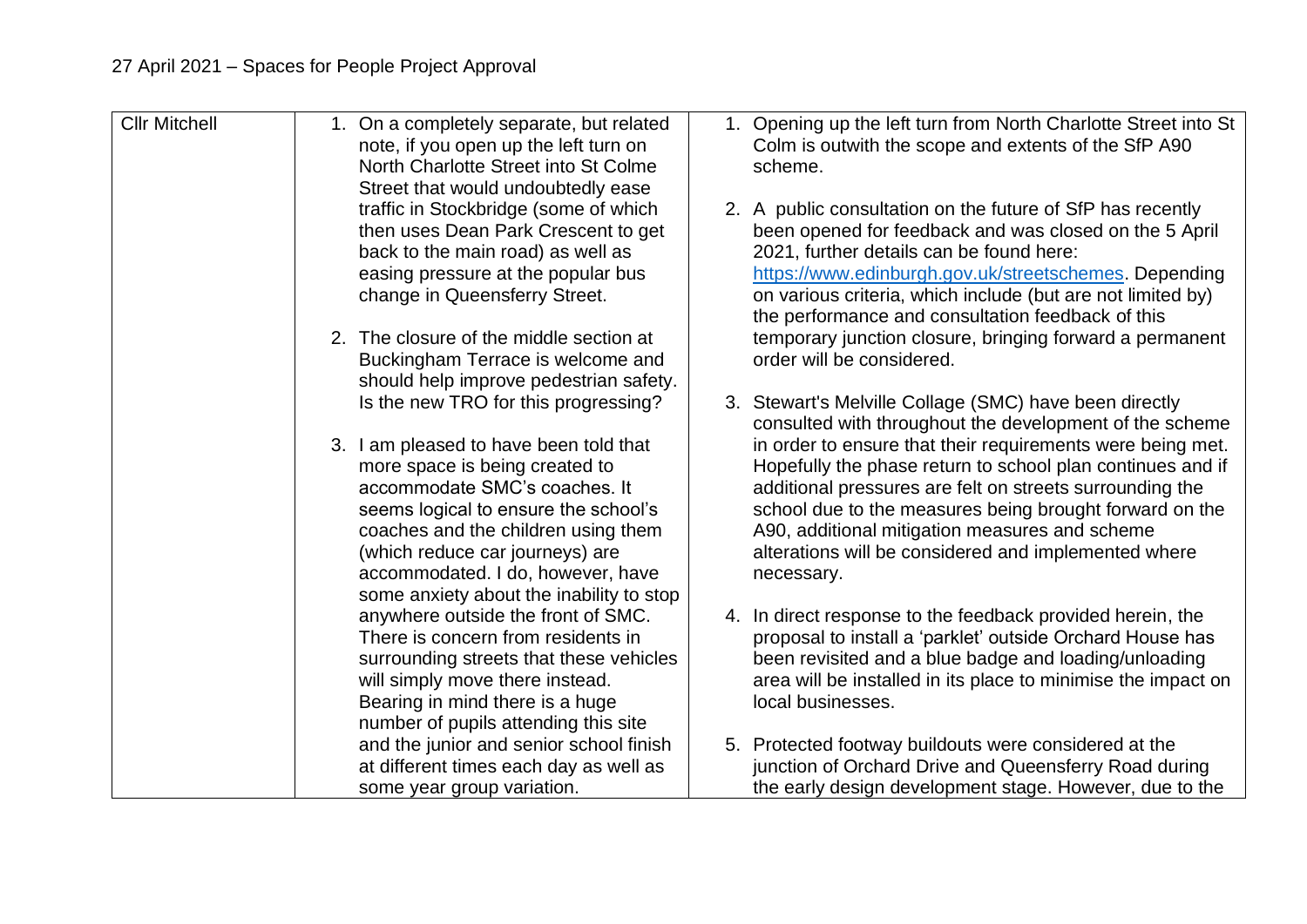4. The 'parklet' outside Orchard Brae House is certainly one way to fill that space. 5. Orchard Drive / Queensferry Road – I remain hopeful that pavement build outs will be installed to make it easier for pedestrians to cross. I was told a wee while ago a safety audit for this was being done. Alas, here we are two years later. I notice build outs have are proposed at Craigleith Crescent. Perhaps they could feature here as well? 6. Craigleith Crescent / Queensferry Road – Most of the proposal is in Murrayfield/Corstorphine. As long as there is no issue with getting the bus through the narrowed carriageways? And keep those yellows boxes painted! 7. The left turn only into Holiday Inn looks problematic. Busy in both lanes esp at rush hour plus the pressure of the Craigleith Retail Park lane. 8. The section of bus lane opposite Craigleith Crescent could cause traffic location of a number of driveways at this location and the temporary measures available to the SfP programme we were unable to bring forward improvements at this location. We are currently investigating if an un-protected hatched solution can be delivered that would help to visually narrow the junction and slow traffic which would improve this junction for pedestrians and cyclists. It should be noted that a permanent scheme for reducing the corner radii at this location is being considered/developed. 6. All carriageway widths have been designed in accordance with the relevant regulations and will be able to accommodate large vehicles (i.e. buses, waste and recycling vehicles, etc.). No yellow box or KEEP CLEAR markings will be removed as part of the project. There are a number of locations where KEEP CLEAR markings will be introduced or refreshed which are generally for the benefit of local residents or strategic safety reasons. 7. During the development stage the hotel was directly engaged with and the stopping up of their Queensferry Road access was requested. Notwithstanding this is a secondary access, they were not amenable to the request even if only for the period of their recent refurbishment works, when this access was not being used. Therefore, the final road markings at this location has to accommodate the hotel access being maintained along with the access into the petrol station which is just downstream. 8. Due to the potential implications of installing this section of bus lane, traffic modelling was undertaken during the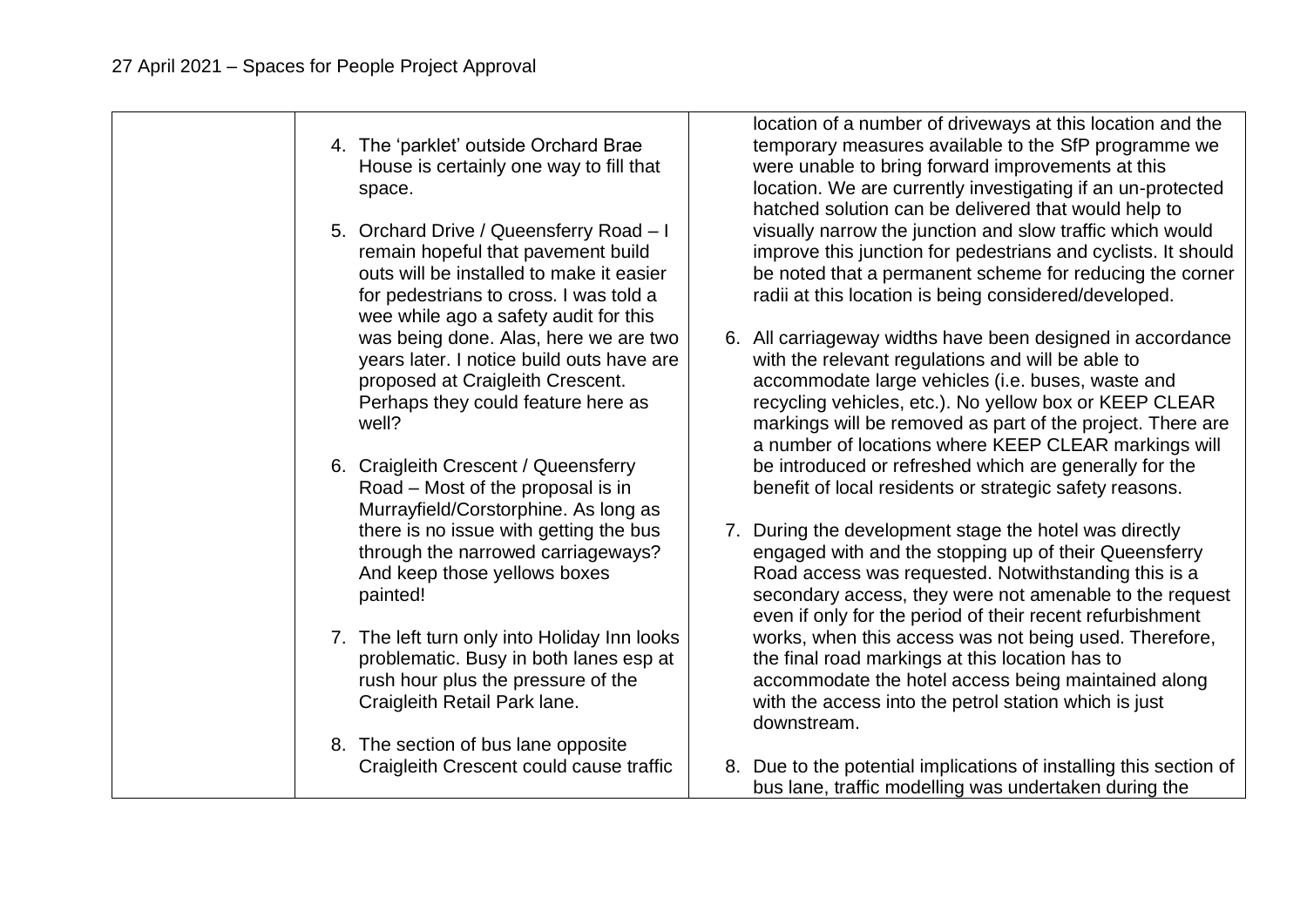|                       | build up in the 'other lane' going back<br>towards the Blackhall dip.                                                                                                                                                                                                                                                                                                                                                                                                                                                                                                                                                                                                                                                                                                                                                               | design development stage. The outcomes of the traffic<br>modelling were considered and deemed to be acceptable.                                                                                                                                                                                                                                                                                                                                                                                                                                                                                                                                                                                                                                                                                                                                                                                                                                                                                                                                                                                                                                                                              |
|-----------------------|-------------------------------------------------------------------------------------------------------------------------------------------------------------------------------------------------------------------------------------------------------------------------------------------------------------------------------------------------------------------------------------------------------------------------------------------------------------------------------------------------------------------------------------------------------------------------------------------------------------------------------------------------------------------------------------------------------------------------------------------------------------------------------------------------------------------------------------|----------------------------------------------------------------------------------------------------------------------------------------------------------------------------------------------------------------------------------------------------------------------------------------------------------------------------------------------------------------------------------------------------------------------------------------------------------------------------------------------------------------------------------------------------------------------------------------------------------------------------------------------------------------------------------------------------------------------------------------------------------------------------------------------------------------------------------------------------------------------------------------------------------------------------------------------------------------------------------------------------------------------------------------------------------------------------------------------------------------------------------------------------------------------------------------------|
| <b>Cllr Hutchison</b> | In relation to the above proposals, the section<br>from Barnton to the A90 Cramond Brig is a<br>complete waste of time and money. Public<br>transport in the area is extremely poor and<br>offers no connectivity to facilities nearby such<br>as the Gyle Centre. Residents, many of<br>whom are elderly often have no choice but to<br>use their cars to go about their daily<br>business. Removing one lane of general<br>traffic will create a significant backlog of<br>traffic in the remaining lane, traffic turning<br>right into Maybury Road at the Barnton<br>Junction often blocks the outside lane and<br>this could result in no cars getting through in<br>an Eastbound direction when the lights<br>change. Regardless of the merits or<br>otherwise of the rest of the scheme, this<br>element should be scrapped. | The temporary proposals on the A90 form part of Transport<br>Scotland's BPRDF and have been carefully considered and<br>developed in close partnership with bus operators and Fife<br>Council, with further technical input from Jacobs (the Council's<br>traffic modelling consultants) and relevant officers within the City<br>of Edinburgh Council.<br>The new short section of bus lane will augment and optimise the<br>existing bus lane infrastructure, ensuring bus service reliability<br>will be improved. The proposals have been developed alongside<br>improvements to the existing queue management system, with<br>ongoing calibration taking place to optimise performance. A<br>monitoring plan is being provided as part of the fund and the bus<br>lane and queue management system will be covered by this.<br>The temporary interventions be delivered under the promotion of<br>a TTRO, therefore, in the unlikely situation that amendments are<br>required to optimise the performance of measures, the Council<br>will have the ability to swiftly and flexibility adapt measures to<br>respond to any required change and/or to manage any<br>unforeseen impacts. |
| <b>Cllr Osler</b>     | In general I am supportive of the introduction<br>of a (segregated) cycle lane on the A90 from<br>Dean Bridge through to Blackhall. This is<br>definitely an improvement and it will allow for<br>safer passage for cyclists on this at times<br>very dangerous stretch of road it will also<br>reduce conflict between pedestrians and                                                                                                                                                                                                                                                                                                                                                                                                                                                                                             | The SfP and BPRDF A90 measures have been in development<br>and are being delivery in conjunction. It was deemed appropriate<br>to focus on providing additional space for people walking and<br>cycling between the city centre and the connection to National<br>Cycle Network route 1 (NCN1) at Craigleith Crescent. A<br>pragmatic approach has been adopted on the A90 approaches to                                                                                                                                                                                                                                                                                                                                                                                                                                                                                                                                                                                                                                                                                                                                                                                                     |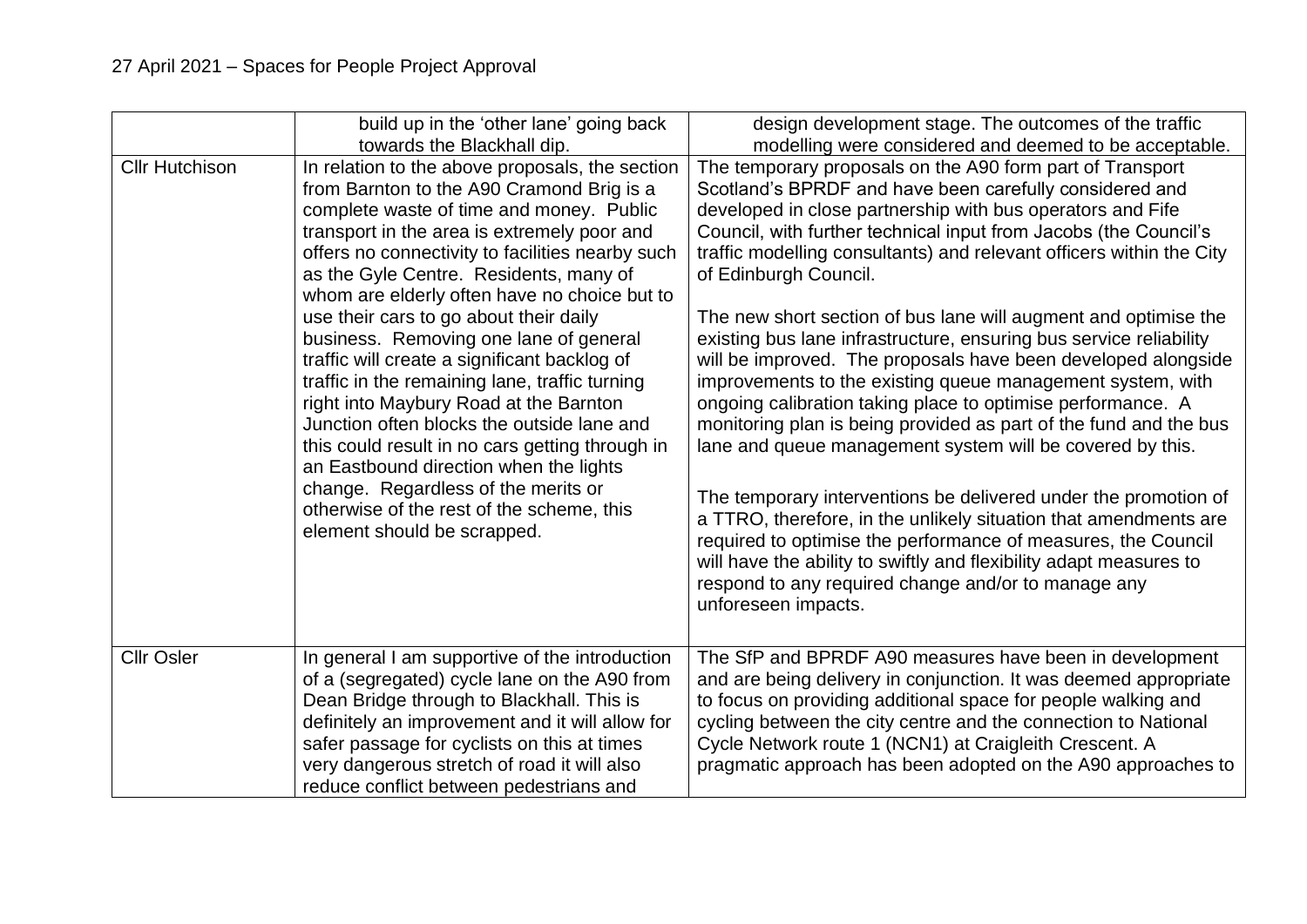|                   | cyclists as there will be a safe alternative to<br>cycling on the pavement. I am also<br>supportive of some of the road narrowing<br>aspects which will help to reduce the speed<br>of traffic exiting the city, this is also much<br>needed.<br>I am however surprised by the limited bus<br>lane proposed heading West as I thought<br>there was supposed to be a link through the<br>Craigleith area? Perhaps to support bus<br>usage (for the future) it would be possible to<br>consider resurfacing existing bus lanes on<br>the Queensferry Road especially around bus<br>stops as this would also benefit other users<br>like cyclists. | the Craigleith junction and the benefits and disbenefits of<br>delivering cycle or bus focused measures were considered.<br>An outbound bus lane between the Craigleith junction and<br>Blackhall dip was considered, however, typically bus lanes are<br>most effective on approaches to junctions rather than<br>downstream of them. Therefore, a protected cycle lane was<br>delivered to afford people cycling access to NCN1 (via Craigleith<br>Crescent) and Ravelston Woods. |
|-------------------|-------------------------------------------------------------------------------------------------------------------------------------------------------------------------------------------------------------------------------------------------------------------------------------------------------------------------------------------------------------------------------------------------------------------------------------------------------------------------------------------------------------------------------------------------------------------------------------------------------------------------------------------------|-------------------------------------------------------------------------------------------------------------------------------------------------------------------------------------------------------------------------------------------------------------------------------------------------------------------------------------------------------------------------------------------------------------------------------------------------------------------------------------|
| <b>Cllr Osler</b> | Sheet 2:<br>Any signage proposed must NOT be on the<br>pavement but above head height affixed to a<br>lamppost or equivalent                                                                                                                                                                                                                                                                                                                                                                                                                                                                                                                    | Acknowledged and considered during development.<br>The locations of new poles shown on the plans are indicative and<br>were set out be the site supervisor in the best locations to<br>minimise their impact on existing pedestrian provisions.<br>Wherever possible new signs were mounted on existing<br>infrastructure (e.g. poles, lighting columns, walls, etc.).                                                                                                              |
| <b>Cllr Osler</b> | Sheet 3:<br>KEEP CLEAR to be added to road outside<br>Buckingham Terrace opening to match the<br>carriageway opposite as traffic can get<br>backed up at the pedestrian crossing                                                                                                                                                                                                                                                                                                                                                                                                                                                                | In direct response to the feedback provided herein, KEEP<br>CLEAR markings will be introduce at the Belgrave Crescent and<br>Eton Terrace junctions at Dean Bridge, to support resident's<br>ability to exit these side roads.<br>In direct response to the feedback provided herein, a new<br>temporary footway (with ramped access for accessibility) will be<br>introduced, by reallocating road space, on Eton Terrace to                                                       |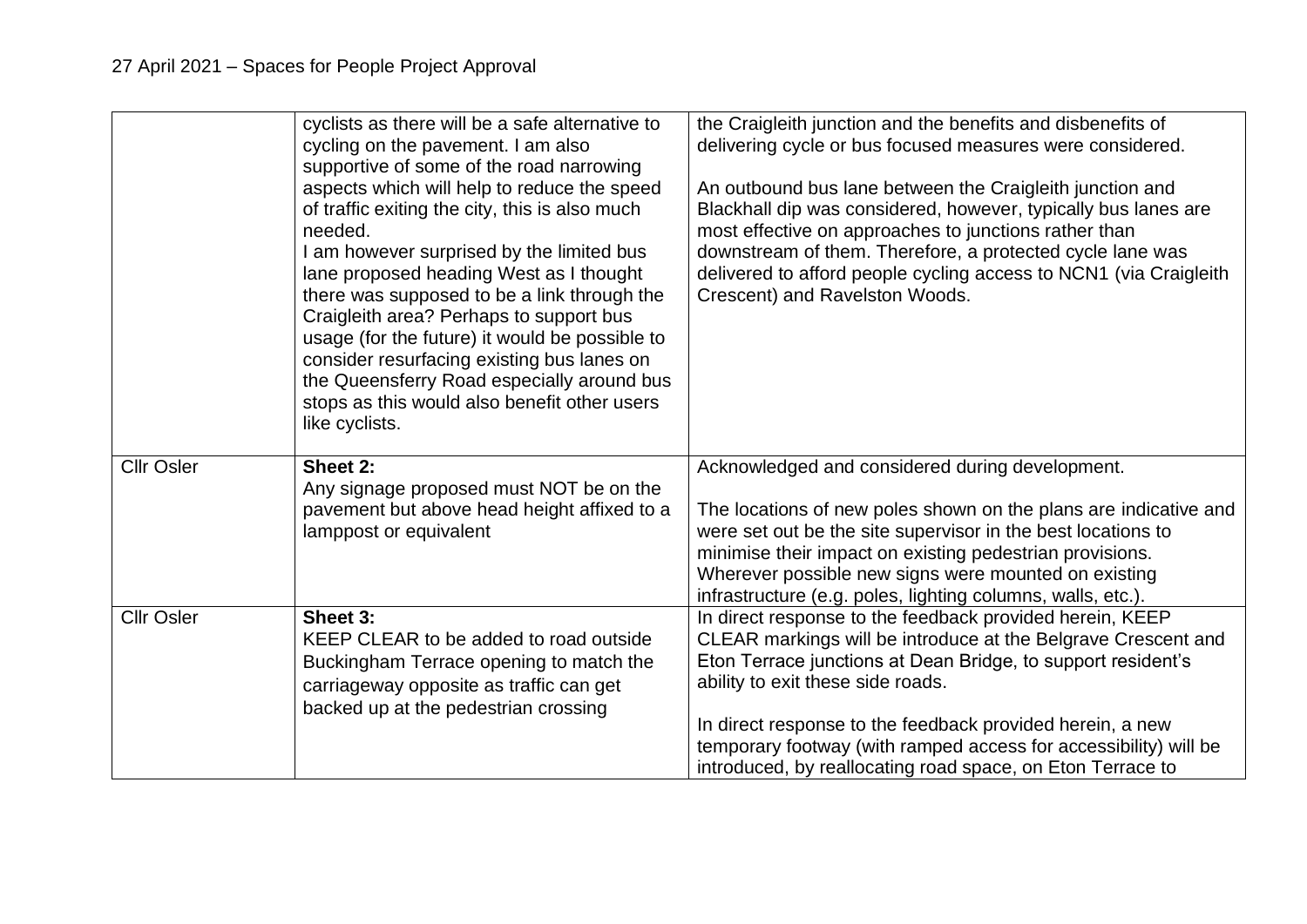|                   | Any signage proposed must NOT be on the<br>pavement but above head height affixed to a<br>lamppost or equivalent<br>Eton Terrace entrance – concern about this<br>being the only entrance to this quadrangle<br>several reasons, sightlines exiting right not<br>easy as traffic fast flowing over the bridge,<br>more possible traffic exiting/entering<br>Buckingham Terrace as middle opening<br>closed so right of way problems, idling traffic<br>reaching back down Eton Terrace & similar<br>issues occurring with what is being changed<br>at Learmonth Terrace junction.<br>For pedestrians the lack of a pavement along<br>the Dean Gardens side and the fact that this<br>is the only entrance/exit to this quadrangle<br>makes it not very safe. With the increased<br>pressure on this junction area and the<br>proximity to the bridge it will make it even<br>harder to navigate across | provide a safe pedestrian link between Dean Bridge and<br><b>Clarendon Crescent.</b>                                                                                                                                                                                                                                                                    |
|-------------------|--------------------------------------------------------------------------------------------------------------------------------------------------------------------------------------------------------------------------------------------------------------------------------------------------------------------------------------------------------------------------------------------------------------------------------------------------------------------------------------------------------------------------------------------------------------------------------------------------------------------------------------------------------------------------------------------------------------------------------------------------------------------------------------------------------------------------------------------------------------------------------------------------------|---------------------------------------------------------------------------------------------------------------------------------------------------------------------------------------------------------------------------------------------------------------------------------------------------------------------------------------------------------|
| <b>Cllr Osler</b> | Sheet 4<br>closure of Clarendon Crescent - there is<br>concern regarding this as it puts huge<br>pressure on the Eton Terrace end (see<br>above) what is the justification for this<br>closure?                                                                                                                                                                                                                                                                                                                                                                                                                                                                                                                                                                                                                                                                                                        | Please refer to the response to Cllr Mitchell's comment above<br>regarding the measures being brought forward at this location.<br>In direct response to the feedback provided herein, a KEEP<br>CLEAR marking will be introduced on Dean Park Crescent<br>adjacent to the Learmonth Terrace to support resident's ability to<br>exit at this location. |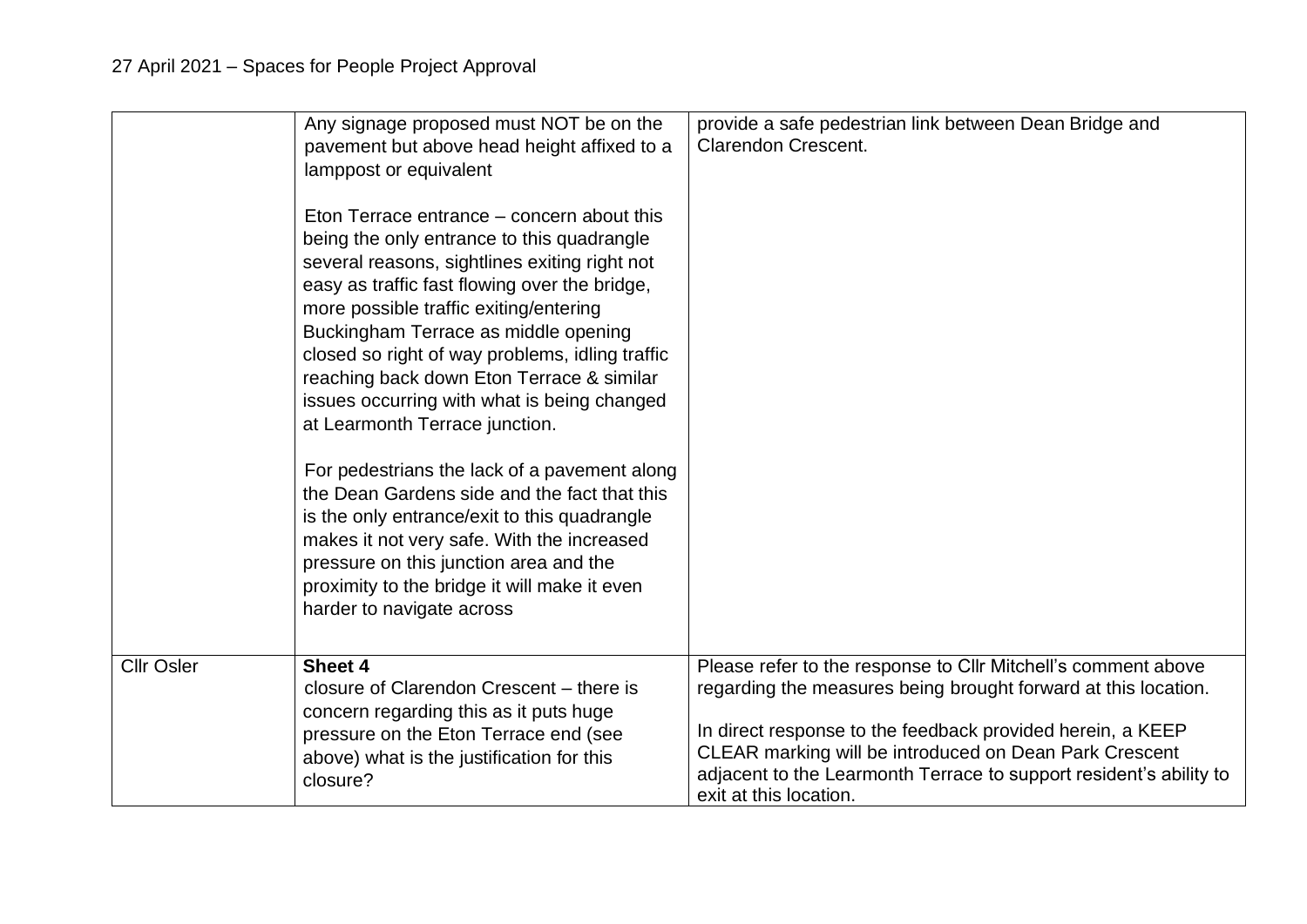| Support the prevention of vehicular traffic in<br>the slip road between Learmonth and Oxford,<br>think it should be completed closed as<br>concerned it will be breached by leaving it<br>permeable to cyclists. Alternatively if it is to<br>remain permeable residents on<br>Oxford/Lennox have asked for it to be exit<br>only (from Clarendon) as was discussed in<br>the original consultation                                                                                                                                                                                                                                              | In direct response to the feedback provided herein, additional<br>LOCAL ACCESS ONLY signage will be installed to discourage<br>non-residential traffic utilising Learmonth Terrace and South<br>Learmonth Avenue (leading to South Learmouth Gardens). |
|--------------------------------------------------------------------------------------------------------------------------------------------------------------------------------------------------------------------------------------------------------------------------------------------------------------------------------------------------------------------------------------------------------------------------------------------------------------------------------------------------------------------------------------------------------------------------------------------------------------------------------------------------|--------------------------------------------------------------------------------------------------------------------------------------------------------------------------------------------------------------------------------------------------------|
| Residents on Learmonth Terrace and South<br>Learmonth Gardens have expressed<br>concerns about increased rat running as<br>there will be restricted access at the junction<br>which is already very busy can this be<br>monitored. - why was the Terrace (at number<br>5) not considered to be exit only to prevent<br>this (as considered in the consultation)?<br>Concern too about markings on the top of the<br>junction and whether there is space for left<br>and right turning traffic adjacent and it being<br>marked as such as there is also difficulty for<br>drivers turning left at the junction to see over<br>cars exiting right. |                                                                                                                                                                                                                                                        |
| Residents very supportive of the closure of<br>the middle opening of Buckingham Terrace                                                                                                                                                                                                                                                                                                                                                                                                                                                                                                                                                          |                                                                                                                                                                                                                                                        |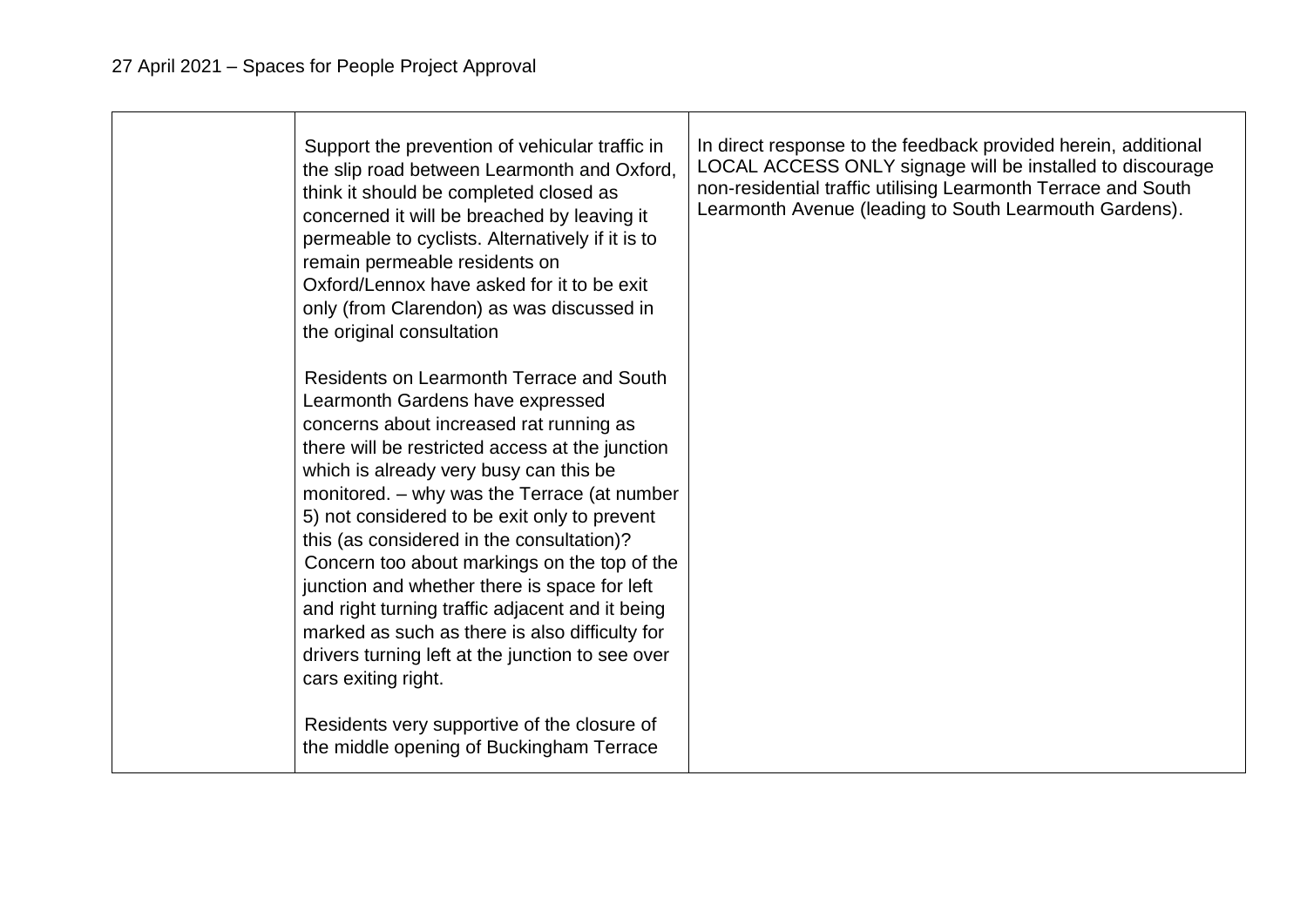| <b>Cllr Osler</b> | Sheet 5<br>KEEP CLEAR at the Learmonth Ave South<br>on both sides of the Queensferry Road<br>carriageway. This is a frequently used<br>opening which is also very wide crossing<br>pedestrians are often trapped in the middle<br>because of fast moving traffic<br>exiting/entering. If the space was clear this<br>would help<br>Refresh the KEEP CLEAR signs by<br><b>Buckingham Terrace</b> | Due to the proximity of South Learmonth Avenue to Orchard<br>Brae junction and KEEP CLEAR markings adjacent to (west)<br>Buckingham Terrace, it has been deemed not appropriate to<br>install KEEP CLEAR markings in this location as mitigation for<br>the SfP measures. However, LOCAL ACCESS ONLY signage<br>has been introduced at several locations, including Learmonth<br>Avenue South, to discourage non-residential traffic from<br>entering/exiting this area.<br>Following visual inspections, the KEEP CLEAR markings on<br>Queensferry Road adjacent to (west) Buckingham Terrace were<br>clearly visible and refreshing was deemed no necessary.  |
|-------------------|-------------------------------------------------------------------------------------------------------------------------------------------------------------------------------------------------------------------------------------------------------------------------------------------------------------------------------------------------------------------------------------------------|-----------------------------------------------------------------------------------------------------------------------------------------------------------------------------------------------------------------------------------------------------------------------------------------------------------------------------------------------------------------------------------------------------------------------------------------------------------------------------------------------------------------------------------------------------------------------------------------------------------------------------------------------------------------|
| <b>Cllr Osler</b> | Sheet 6 to 11<br>Any signage proposed must NOT be on the<br>pavement but above head height affixed to a<br>lamppost or equivalent                                                                                                                                                                                                                                                               | Acknowledged and considered during development.<br>The locations of new poles shown on the plans are indicative and<br>were set out be the site supervisor in the best locations to<br>minimise their impact on existing pedestrian provisions.<br>Wherever possible new signs were mounted on existing<br>infrastructure (e.g. poles, lighting columns, walls, etc.).                                                                                                                                                                                                                                                                                          |
| <b>Cllr Osler</b> | Sheet 12<br>At the lights no need for hotel only as the<br>Hotel already has another entrance and it is<br>little used maybe make this just for the Bus?<br>Signage needed to tell cyclists wanting to go<br>North rather then West to continue over and<br>use NCN1 rather than going along South<br>Groathill Rd.                                                                             | During the development stage the hotel was directly engaged<br>with and the stopping up of their Queensferry Road access was<br>requested. Notwithstanding this is a secondary access, they<br>were not amenable to the request even if only for the period of<br>their recent refurbishment works, when this access was not being<br>used. Therefore, the final road markings at this location has to<br>accommodate the hotel access being maintained along with the<br>access into the petrol station which is just downstream.<br>Signage was developed and introduced to encourage non-<br>confident cyclist that a safer route to access NCN1 can be made |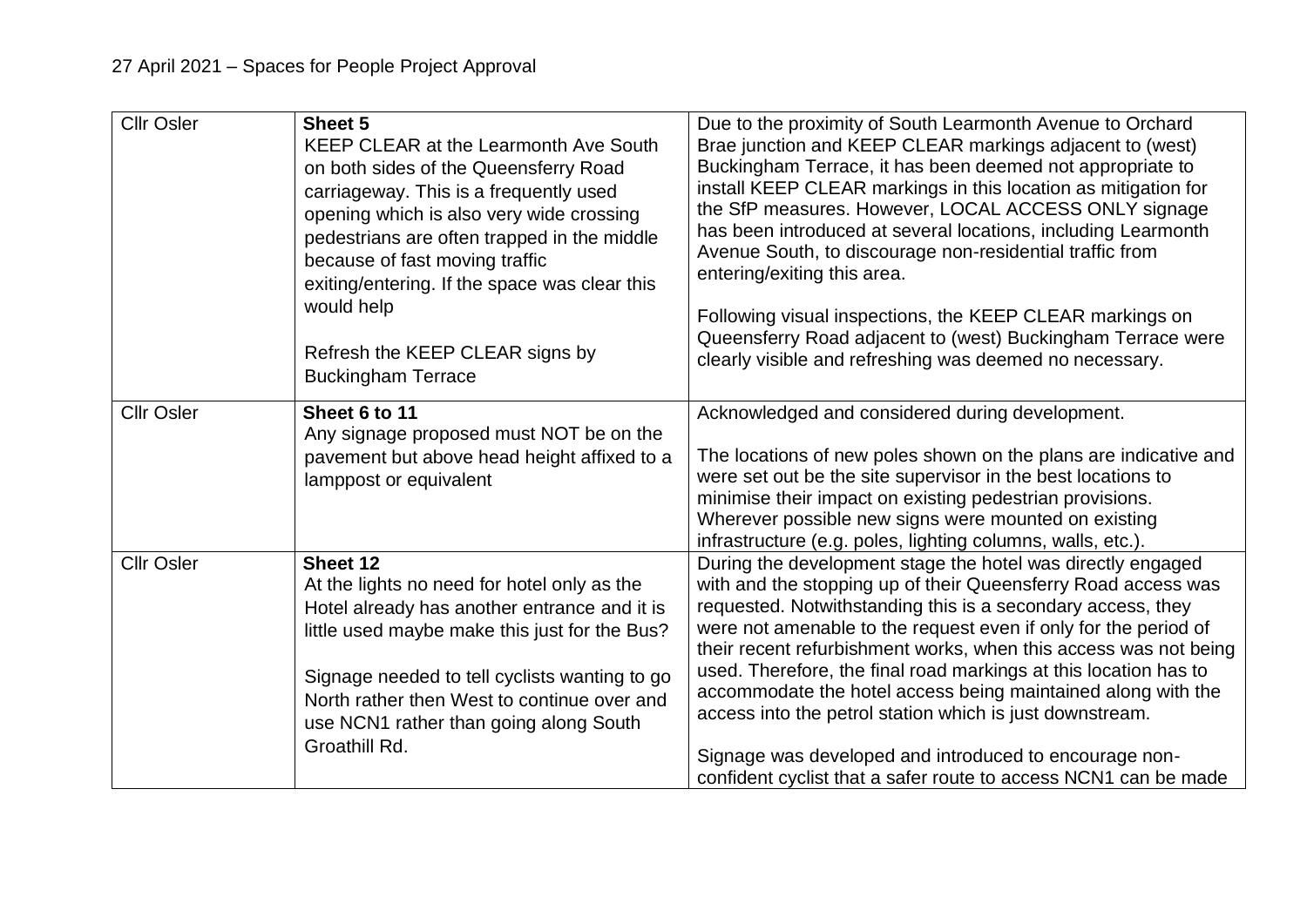|                    | Any signage proposed must NOT be on the<br>pavement but above head height affixed to a<br>lamppost or equivalent.<br>Is there a possibility to close the access to<br>the hotel as there is another one entrance on<br><b>Craigleith Crescent?</b>                                                                    | by continuing along Queensferry Road and using Craigleith<br>Crescent rather taking the right turn at the Craigleith junction.<br>The locations of new poles shown on the plans are indicative and<br>were set out be the site supervisor in the best locations to<br>minimise their impact on existing pedestrian provisions.<br>Wherever possible new signs were mounted on existing<br>infrastructure (e.g. poles, lighting columns, walls, etc.).                                                                                                        |
|--------------------|-----------------------------------------------------------------------------------------------------------------------------------------------------------------------------------------------------------------------------------------------------------------------------------------------------------------------|--------------------------------------------------------------------------------------------------------------------------------------------------------------------------------------------------------------------------------------------------------------------------------------------------------------------------------------------------------------------------------------------------------------------------------------------------------------------------------------------------------------------------------------------------------------|
| <b>Cllr Osler</b>  | <b>Sheets 13 &amp; 14</b><br>Was thought given (west bound) instead of<br>having the segregated cycle lane in parts<br>changing it to a bus lane as this is two lanes<br>(matching the inbound)?<br>Any signage proposed must NOT be on the<br>pavement but above head height affixed to a<br>lamppost or equivalent. | During the development of the proposals, traffic modelling was<br>undertaken to evidence and identify the sections of the<br>Queensferry Road where new sections of bus lanes would be<br>most effective. The outbound section of Queensferry Road<br>between the Craigleith junction and Maidencraig Crescent (east)<br>was considered for a new section of bus lane, however, the<br>effectiveness of this was deemed to be low and outweighed by<br>the benefits of introducing a segregated cycle lane linking into<br>the Ravelston Woods path network. |
|                    |                                                                                                                                                                                                                                                                                                                       | The locations of new poles shown on the plans are indicative and<br>were set out be the site supervisor in the best locations to<br>minimise their impact on existing pedestrian provisions.<br>Wherever possible new signs were mounted on existing<br>infrastructure (e.g. poles, lighting columns, walls, etc.).                                                                                                                                                                                                                                          |
| <b>Cllr Osler</b>  | Sheets 13 to 18<br>Any signage proposed must NOT be on the<br>pavement but above head height affixed to a<br>lamppost or equivalent                                                                                                                                                                                   | Acknowledged and considered during development.<br>The locations of new poles shown on the plans are indicative and<br>were set out be the site supervisor in the best locations to<br>minimise their impact on existing pedestrian provisions.<br>Wherever possible new signs were mounted on existing<br>infrastructure (e.g. poles, lighting columns, walls, etc.).                                                                                                                                                                                       |
| <b>Cllr Webber</b> | <b>Section Barnton to the A90 Cramond Brig</b>                                                                                                                                                                                                                                                                        | The new section of bus lane introduced between Cramond Brig<br>and the Barnton junction were delivered by the A90 scheme on                                                                                                                                                                                                                                                                                                                                                                                                                                  |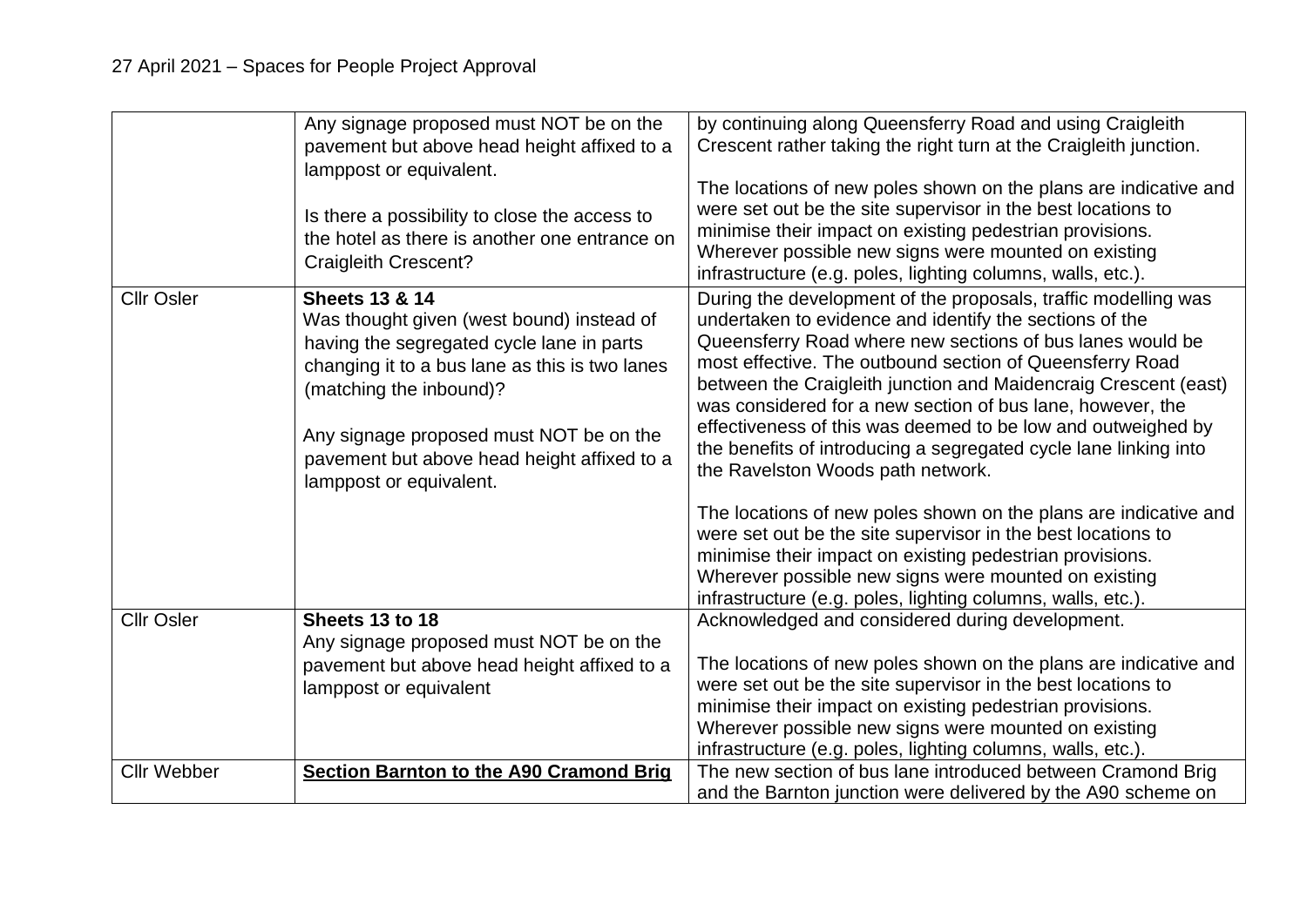| I would have every right to challenge the        | behalf, and funded by, the BPRDF. They were developed in             |
|--------------------------------------------------|----------------------------------------------------------------------|
| disproportionate nature of this section of the   | accordance with the aims and objectives of the BPRDF to              |
| scheme and ask what the issue it is              | prioritise public transport. No SfP measures were introduced in      |
| attempting to address. How many                  | this section.                                                        |
| commuters would choose to cycle this route       |                                                                      |
| versus the negative impact and new               | During the development of the proposals, traffic modelling was       |
| challenges it would introduce to the majority    | undertaken to evidence and identify the sections of the A90          |
| of those using this route and living in the      | where new sections of bus lanes would be most effective. The         |
| direct vicinity.                                 | traffic modelling undertaken included considerations of potential    |
|                                                  |                                                                      |
|                                                  | queue lengths due to the reduction in lanes (during bus lanes        |
| Public transport options are limited, and I am   | operational times), with the impacts been deemed as acceptable.      |
| uncertain of the connectively even exists        | The operation of the Barnton junction and the termination point of   |
| permitting easy access to the Gyle Centre        | the new bus lane on approach to it were closely considered           |
| and access to other essential services where     | during development.                                                  |
| connection is made at this point                 |                                                                      |
|                                                  | The temporary proposals on the A90 form part of Transport            |
| You will be discriminating against those that    | Scotland's BPRDF and have been carefully considered and              |
| rely heavily on private vehicles whom cycling    | developed in close partnership with bus operators and Fife           |
| is not an option when no public transport        | Council, with further technical input from Jacobs (the Council's     |
| option is genuinely available. This will impact  | traffic modelling consultants) and relevant officers within the City |
| severely the elderly and other vulnerable        | of Edinburgh Council.                                                |
| groups living in this area here.                 |                                                                      |
| By reducing this to one lane of general traffic  | The new short section of bus lane will augment and optimise the      |
| there will be significant congestion, especially | existing bus lane infrastructure, ensuring bus service reliability   |
| with those cars turning right into Maybury       | will be improved. The proposals have been developed alongside        |
| Road at the Barnton Junction, which if you       | improvements to the existing queue management system, with           |
| have any understanding of the current traffic    | ongoing calibration taking place to optimise performance. A          |
| flow you will be ware this often blocks the      | monitoring plan is being provided as part of the fund and the bus    |
| outside lane as it is. This outside lane will be | lane and queue management system will be covered by this.            |
| the ONLY lane and as such gridlock will          |                                                                      |
| ensue. I get no sense that this has been         | The temporary interventions be delivered under the promotion of      |
| considered in junction with other schemes        | a TTRO, therefore, in the unlikely situation that amendments are     |
|                                                  |                                                                      |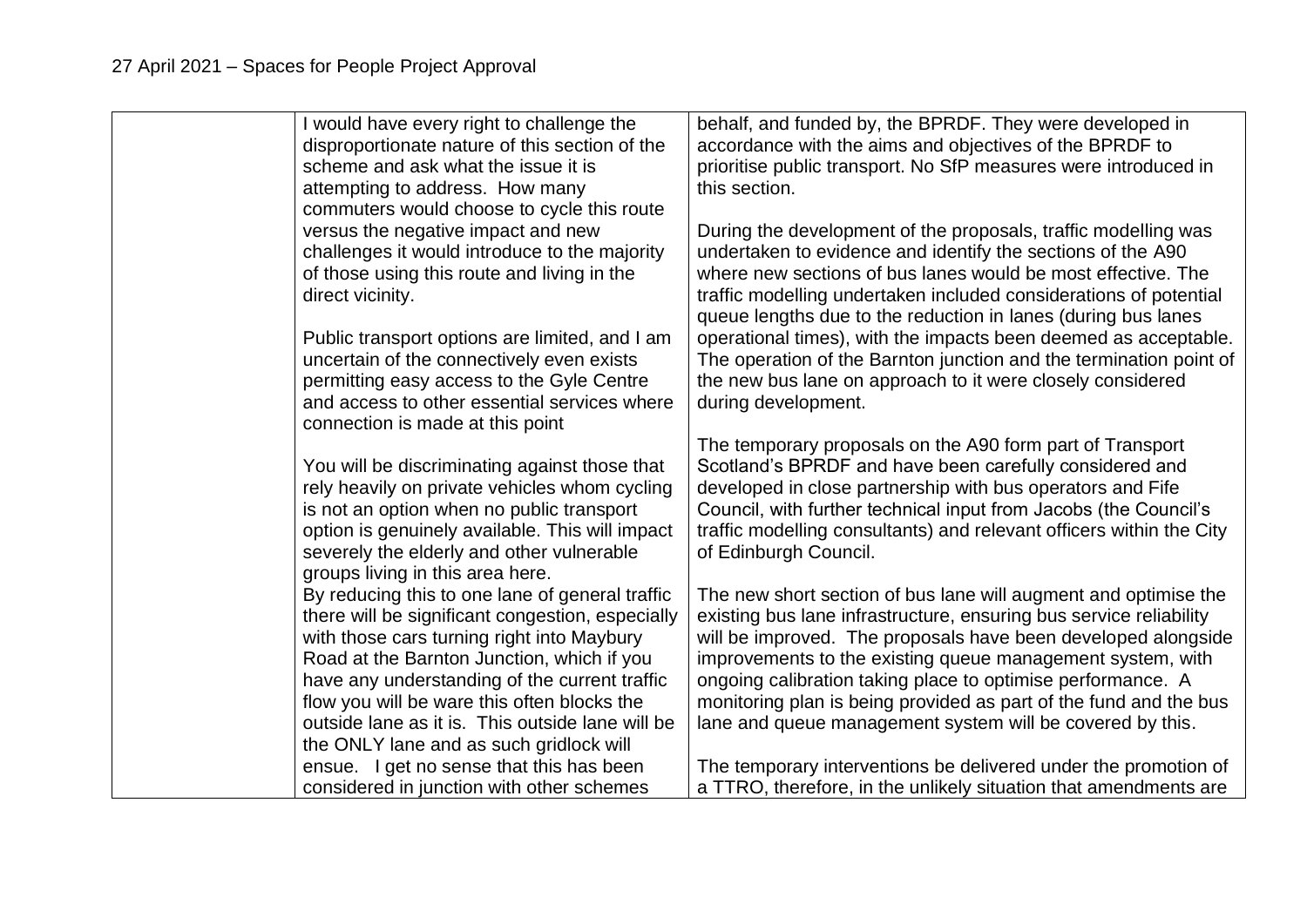|                    | and existing schemes and frankly the scheme<br>will disproportionately impact those using this<br>route to access jobs, medical care and<br>essential retail.<br>And as traffic has generally returned to 70%<br>of pre-covid levels then suggesting this level<br>of intervention without due consideration of<br>the reality of the current position is cavalier<br>and reckless.                                                                                                                 | required to optimise the performance of measures, the Council<br>will have the ability to swiftly and flexibility adapt measures to<br>respond to any required change and/or to manage any<br>unforeseen impacts.                                                                                                                                                                                                                                                                                                                                                                                             |
|--------------------|-----------------------------------------------------------------------------------------------------------------------------------------------------------------------------------------------------------------------------------------------------------------------------------------------------------------------------------------------------------------------------------------------------------------------------------------------------------------------------------------------------|---------------------------------------------------------------------------------------------------------------------------------------------------------------------------------------------------------------------------------------------------------------------------------------------------------------------------------------------------------------------------------------------------------------------------------------------------------------------------------------------------------------------------------------------------------------------------------------------------------------|
| <b>Cllr Webber</b> | <b>Where Dean Park Crescent meets Oxford</b><br><b>Terrace/Clarendon Crescent.</b><br>This has proved most controversial for<br>residents but they would prefer to maintain<br>access in and out of Oxford Terr and<br>Queensferry Road, but make the slip road<br>one way into Dean Park Crescent. This<br>would resolve the long standing issue<br>residents raise at this junction & removes the<br>most significant conflict currently faced at the<br>junction                                 | Please refer to the response to CIIr Mitchell's comment above<br>regarding the measures being brought forward at this location.                                                                                                                                                                                                                                                                                                                                                                                                                                                                               |
| <b>Cllr Webber</b> | <b>Dean Bridge Area</b><br>Moving all vehicular pressure to the junction<br>nearest the Dean Bridge should be revisited<br>as there is no footway on the south side of<br>Eton nor on the west side of Clarendon.<br>There is a large section for pedestrians to<br>cross, increasing their risk. Who are we<br>seeking to support and create safe spaces<br>for?<br>I gather there was a 2017 consultation<br>carried out and I am bemused as to why the<br>outcomes and recommendations from this | In direct response to the feedback provided herein, a new<br>temporary footway (with ramped access for accessibility) will be<br>introduced, by reallocating road space, on Eton Terrace to<br>provide a safe pedestrian link between Dean Bridge and<br><b>Clarendon Crescent.</b><br>During the development of the measures being brought forward<br>at this location the previous 2017 study and findings were<br>considered. However, the aims and objectives of the both<br>projects are different with the SfP measures being strongly<br>focussed on best addressing the and responding to the current |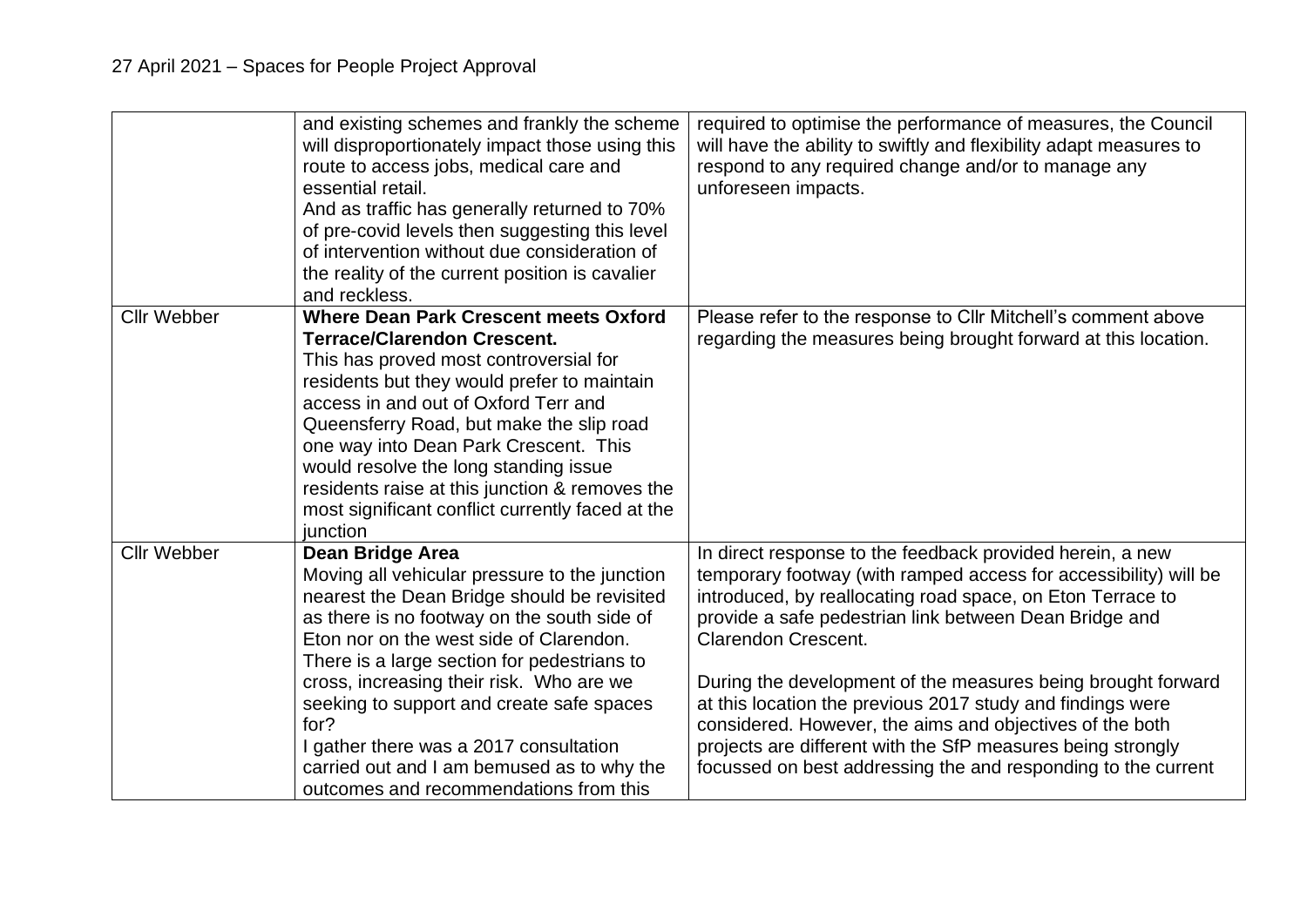|                    | are not being considered, given they have<br>support from the community.                                                                                                                                                                                                                                                                                                                                                               | pandemic by providing additional space for pedestrians and<br>cyclists.                                                                                                                                                                                                                                                                                                                                                                                                                                                                                                          |
|--------------------|----------------------------------------------------------------------------------------------------------------------------------------------------------------------------------------------------------------------------------------------------------------------------------------------------------------------------------------------------------------------------------------------------------------------------------------|----------------------------------------------------------------------------------------------------------------------------------------------------------------------------------------------------------------------------------------------------------------------------------------------------------------------------------------------------------------------------------------------------------------------------------------------------------------------------------------------------------------------------------------------------------------------------------|
| <b>Cllr Webber</b> | <b>Other Miscellaneous Comments</b><br>It is good to see space being allocated for<br>SMC school buses however there is still no<br>space outside the school directly and will no<br>doubt, as experienced elsewhere, result in<br>traffic displacement and angry residents in<br>the adjoining streets and with the diverse<br>nature of the education offered here this will<br>not be limited to standard school drop off<br>hours. | SMC were directly engaged with during the development of the<br>proposals and we worked with them to meet their requirements.<br>The section footway between the school and the new<br>loading/unloading location has been made safer by the<br>introduction of the protected cycle lane that will offset vehicular<br>traffic by approximately 2m. Since installation further scheme<br>alterations have been made and the existing 20mph zone is<br>being extended westward on Queensferry Road to encompass<br>SMC.<br>Residents local to SMC have been encouraged to provide |
|                    | The 'parklet' outside Orchard Brae House a<br>welcomed way to use this space.                                                                                                                                                                                                                                                                                                                                                          | feedback on traffic displacement, especially during school drop-<br>off and pick-up times. If deemed necessary, further measures or<br>scheme alterations will be made during the implementation<br>period to mitigate traffic displacement.                                                                                                                                                                                                                                                                                                                                     |
|                    | Craigleith Crescent / Queensferry Road: can<br>you please ensure and confirm the<br>carriageway is wide enough to allow two<br>large vehicles to pass side by side and that<br>the same issues that are currently being<br>addressed in Churchill (Morningside) are not                                                                                                                                                                | In response to separate feedback received herein the proposals<br>outside Orchard Bare House were revisited and a blue badge<br>parking and loading/unloading facility has been introduced, while<br>retaining the protected cycle lane past this location.                                                                                                                                                                                                                                                                                                                      |
|                    | replicated.<br>Has any traffic modelling been done in                                                                                                                                                                                                                                                                                                                                                                                  | All carriageway widths have been designed in accordance with<br>best practice and the relevant design standards to accommodate<br>the various vehicle types that navigate this arterial corridor and                                                                                                                                                                                                                                                                                                                                                                             |
|                    | relation to the left turn only into Holiday Inn?<br>This is a complex junction linking into the                                                                                                                                                                                                                                                                                                                                        | adjoining side roads.                                                                                                                                                                                                                                                                                                                                                                                                                                                                                                                                                            |
|                    | retail park.                                                                                                                                                                                                                                                                                                                                                                                                                           | During the development of the proposals, traffic modelling was<br>undertaken to evidence and identify the sections of the A90<br>where new sections of bus lanes would be most effective, this                                                                                                                                                                                                                                                                                                                                                                                   |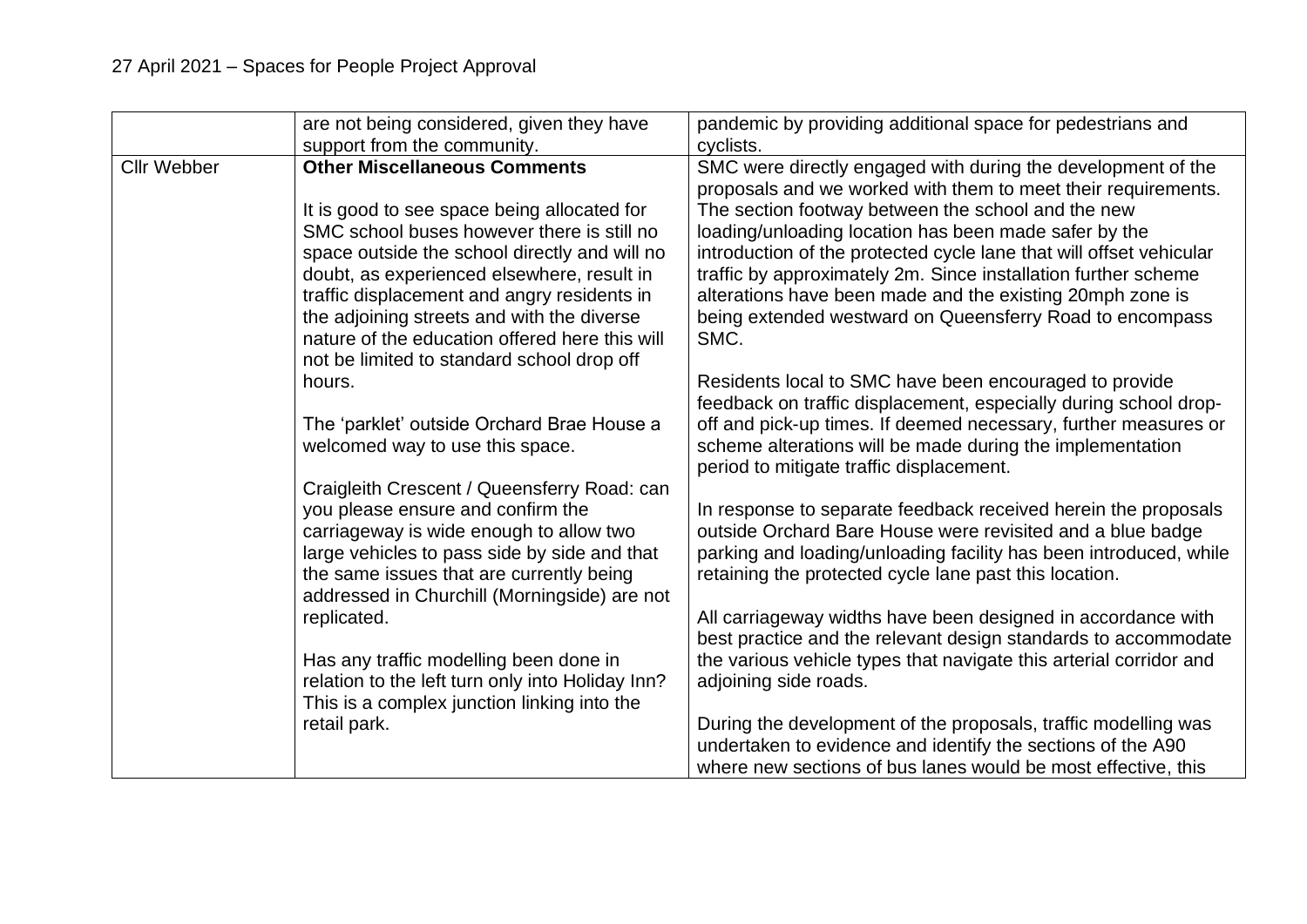|               |                                                                                                                                                                                                                                                                                                                                                                                                                                                                                               | included the proposals on both approaches to the Craigleith<br>junction.                                                                                                                                                                                                                      |
|---------------|-----------------------------------------------------------------------------------------------------------------------------------------------------------------------------------------------------------------------------------------------------------------------------------------------------------------------------------------------------------------------------------------------------------------------------------------------------------------------------------------------|-----------------------------------------------------------------------------------------------------------------------------------------------------------------------------------------------------------------------------------------------------------------------------------------------|
| <b>Spokes</b> | Spokes is pleased to support the extensive<br>use of segregated cycle lanes contained in<br>this proposal.<br>We are however disappointed that:<br>• these lanes do not extend all the way west<br>to Barnton.                                                                                                                                                                                                                                                                                | Additional space has been provided by the SfP programme<br>aimed to link into the existing network. As such, it was deemed<br>appropriate to terminate the SfP measures at the tie ins with<br>NCN1 and the Ravelston Woods path network to provide<br>appropriate route for onward journeys. |
|               | • the several major junctions are excluded.                                                                                                                                                                                                                                                                                                                                                                                                                                                   | Other comments acknowledged and considered during<br>development.                                                                                                                                                                                                                             |
|               | We welcome the preparedness to stop-up a<br>number of side junctions, which makes the<br>cycle route safer and we encourage you to go<br>further with this as there are benefits not just<br>to cyclists but to local residents, by the<br>reduction in rat-running traffic. We highlight<br>several junctions along the Queensferry<br>Road where junctions serving residential<br>streets are busy because they are being used<br>by traffic seeking to drive round signalled<br>junctions. |                                                                                                                                                                                                                                                                                               |
|               | We would like to reiterate our comments<br>made in previous responses about the<br>important safety benefit from the use of red<br>road surfacing across side roads. There are<br>many many such examples, where red<br>surfacing would be a valuable addition to<br>safety.                                                                                                                                                                                                                  |                                                                                                                                                                                                                                                                                               |
| <b>Spokes</b> | We see examples on the A90 corridor of a<br>historical design style, which both increases<br>the danger to cyclists at junctions and also                                                                                                                                                                                                                                                                                                                                                     | Acknowledge Spokes' commentary regarding the impacts of<br>retaining turning lanes at junctions on the ability to provide a<br>more continuous provision. The SfP programme is constrained                                                                                                    |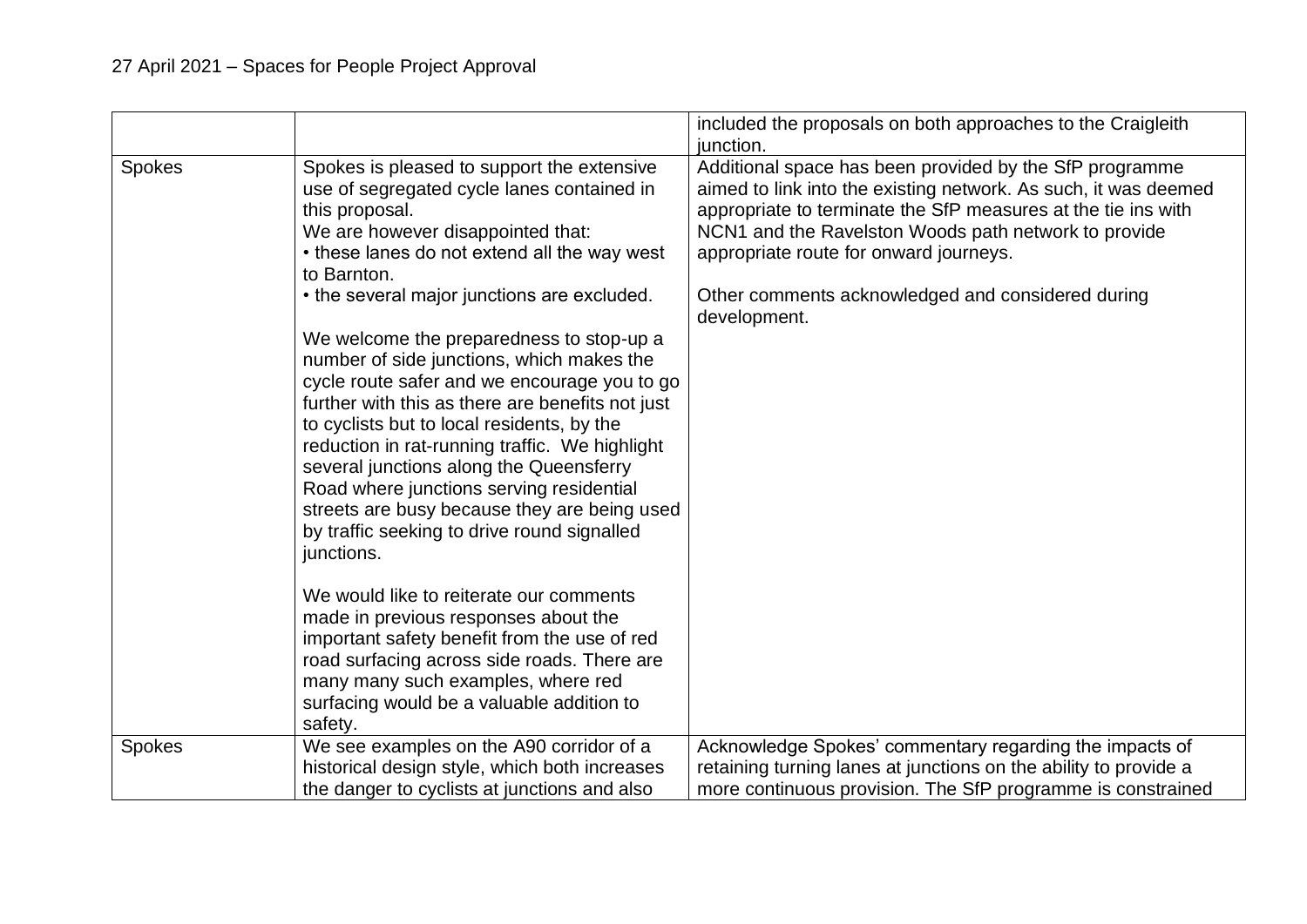|        | impedes the bringing of segregated cycle<br>routes right up to junctions. This is the<br>practise of marking out separate straight<br>ahead and turn lanes at signalled junctions,<br>despite the approaching traffic running in<br>single file. Historically, this was to improve<br>traffic flow at junctions, but is now an<br>impediment to the application of the travel<br>hierarchy and requires to be addressed,<br>because:<br>• it prevents the installation of continuous<br>segregated cycle lanes and<br>• there is additional danger because motorists<br>are having to choose a lane on approach,<br>placing them under additional observational<br>and cognitive load, which reduces their<br>capacity to consider more vulnerable road<br>users - all of this is at the location where<br>there is most likely to be conflict. A simplified<br>junction style allows drivers more capacity to<br>think! | by the measures available and in various locations a pragmatic<br>position has had to be adopted following feedback with respect to<br>reducing turning lanes. Wherever feasible we have introduced<br>continuous measures to protect road users.<br>It should also be noted that during the implementation period<br>when feedback has been received that highlights safety and<br>other concerns, these have been considered and appropriate<br>alterations have been made. |
|--------|--------------------------------------------------------------------------------------------------------------------------------------------------------------------------------------------------------------------------------------------------------------------------------------------------------------------------------------------------------------------------------------------------------------------------------------------------------------------------------------------------------------------------------------------------------------------------------------------------------------------------------------------------------------------------------------------------------------------------------------------------------------------------------------------------------------------------------------------------------------------------------------------------------------------------|-------------------------------------------------------------------------------------------------------------------------------------------------------------------------------------------------------------------------------------------------------------------------------------------------------------------------------------------------------------------------------------------------------------------------------------------------------------------------------|
| Spokes | Sheet 1 - Lynedoch Place and Randolph<br><b>Cliff</b>                                                                                                                                                                                                                                                                                                                                                                                                                                                                                                                                                                                                                                                                                                                                                                                                                                                                    | Westbound - Lynedoch Place<br>In direct response to feedback the provided herein the                                                                                                                                                                                                                                                                                                                                                                                          |
|        | Westbound - Lynedoch Place                                                                                                                                                                                                                                                                                                                                                                                                                                                                                                                                                                                                                                                                                                                                                                                                                                                                                               | westbound road marking have been revisited and the cycle lane<br>has been upstream to the junction with Drumsheugh Gardens.                                                                                                                                                                                                                                                                                                                                                   |
|        | It is good to see that the existing lane lines                                                                                                                                                                                                                                                                                                                                                                                                                                                                                                                                                                                                                                                                                                                                                                                                                                                                           |                                                                                                                                                                                                                                                                                                                                                                                                                                                                               |
|        | are to be removed to reduce outbound to one<br>lane, as approaching westbound traffic can                                                                                                                                                                                                                                                                                                                                                                                                                                                                                                                                                                                                                                                                                                                                                                                                                                | The closure of Bells Brae at Queensferry Road was considered<br>and discounted during development due to the impacts on local                                                                                                                                                                                                                                                                                                                                                 |
|        | already only be in one lane.                                                                                                                                                                                                                                                                                                                                                                                                                                                                                                                                                                                                                                                                                                                                                                                                                                                                                             | residents.                                                                                                                                                                                                                                                                                                                                                                                                                                                                    |
|        |                                                                                                                                                                                                                                                                                                                                                                                                                                                                                                                                                                                                                                                                                                                                                                                                                                                                                                                          |                                                                                                                                                                                                                                                                                                                                                                                                                                                                               |
|        | Building on that, we would like to see the                                                                                                                                                                                                                                                                                                                                                                                                                                                                                                                                                                                                                                                                                                                                                                                                                                                                               | Eastbound - Randolph Cliff                                                                                                                                                                                                                                                                                                                                                                                                                                                    |
|        | westbound cycle lane start back at the                                                                                                                                                                                                                                                                                                                                                                                                                                                                                                                                                                                                                                                                                                                                                                                                                                                                                   |                                                                                                                                                                                                                                                                                                                                                                                                                                                                               |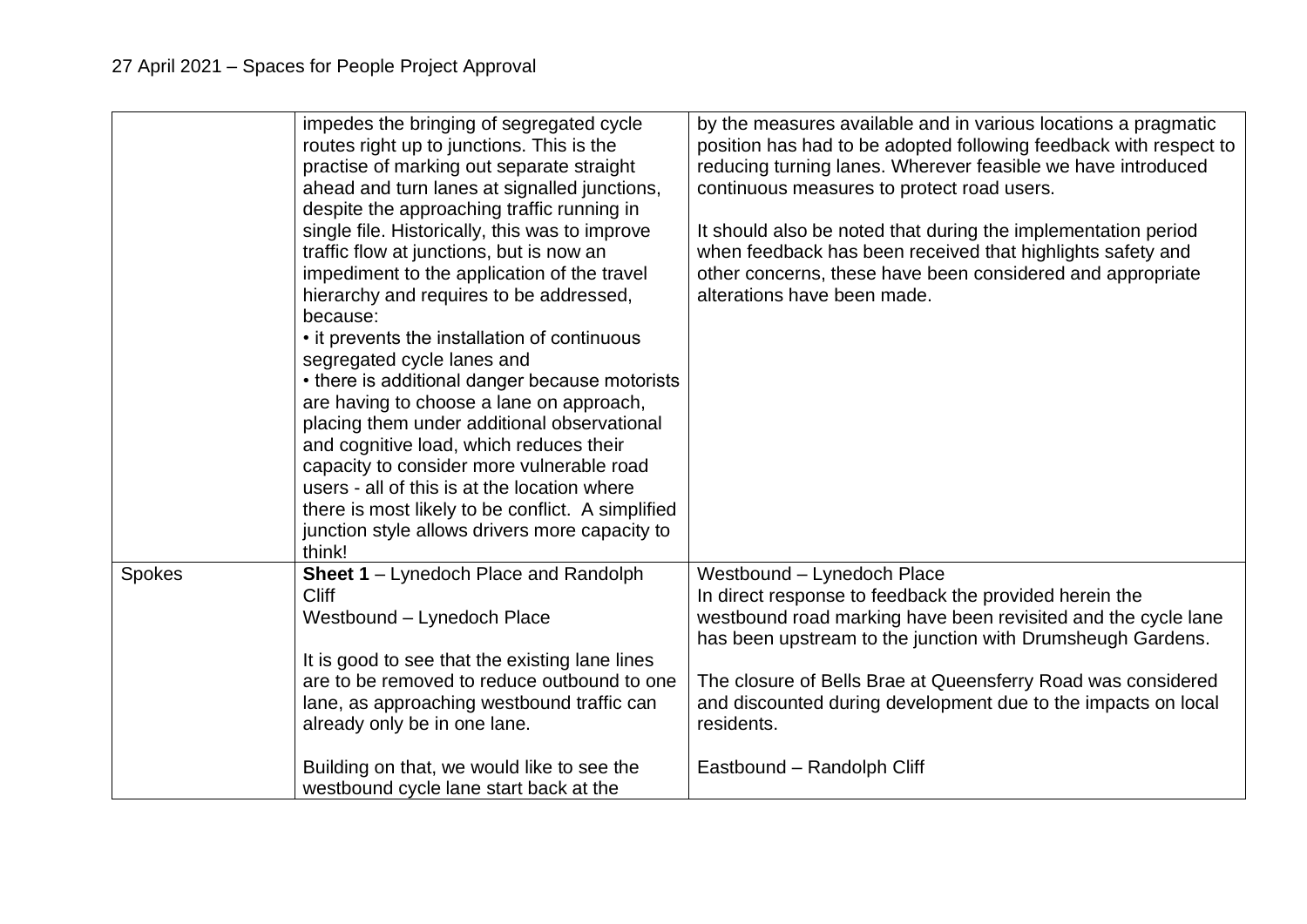| Drumsheugh Gardens junction and be<br>segregated to the start of the Dean Bridge.<br>This will address the current problem where<br>vehicles encroach into the existing marked<br>cycle lane. Currently, experienced cyclists<br>generally stay in primary position from<br>Drumsheugh Gardens to the bridge, fearing<br>that the existing cycle lane simply seems to<br>invite a close pass at the pinch point. This<br>requires to be made safer for the SfP target<br>audience of new, less experienced, cyclists.<br>Also, some drivers may assume that a cyclist<br>keeping left in the cycle lane will be heading<br>for Belford Road or Bells Brae.<br>Given that all traffic from the Dean Village<br>exiting Bells Brae must turn left across the<br>Dean Bridge, we recommend that it be closed<br>at this point, thereby reducing traffic at both<br>this pinch point and on the Dean Bridge.<br>Local Dean Village traffic would be able to | Due to the measures available to the SfP programme we were<br>unable to address and improve the Randolph Crescent /<br>Lynedoch Place junction beyond the refreshing of the existing<br>ASL markings. It should be noted that this junction bound by the<br>extents of a forthcoming carriage and footway resurfacing<br>scheme and permanent improvements for people walking and<br>cycling will be forthcoming. |
|---------------------------------------------------------------------------------------------------------------------------------------------------------------------------------------------------------------------------------------------------------------------------------------------------------------------------------------------------------------------------------------------------------------------------------------------------------------------------------------------------------------------------------------------------------------------------------------------------------------------------------------------------------------------------------------------------------------------------------------------------------------------------------------------------------------------------------------------------------------------------------------------------------------------------------------------------------|-------------------------------------------------------------------------------------------------------------------------------------------------------------------------------------------------------------------------------------------------------------------------------------------------------------------------------------------------------------------------------------------------------------------|
| join the same route at the Dean Path/Orchard<br>Brae junction – with the benefit of traffic<br>signals                                                                                                                                                                                                                                                                                                                                                                                                                                                                                                                                                                                                                                                                                                                                                                                                                                                  |                                                                                                                                                                                                                                                                                                                                                                                                                   |
| Eastbound - Randolph Cliff                                                                                                                                                                                                                                                                                                                                                                                                                                                                                                                                                                                                                                                                                                                                                                                                                                                                                                                              |                                                                                                                                                                                                                                                                                                                                                                                                                   |
| We are very surprised that nothing is<br>proposed here, because the staggered<br>junctions with Randolph Crescent and<br>Drumsheugh Gardens are already very<br>difficult for town-bound cyclists. The left lane                                                                                                                                                                                                                                                                                                                                                                                                                                                                                                                                                                                                                                                                                                                                        |                                                                                                                                                                                                                                                                                                                                                                                                                   |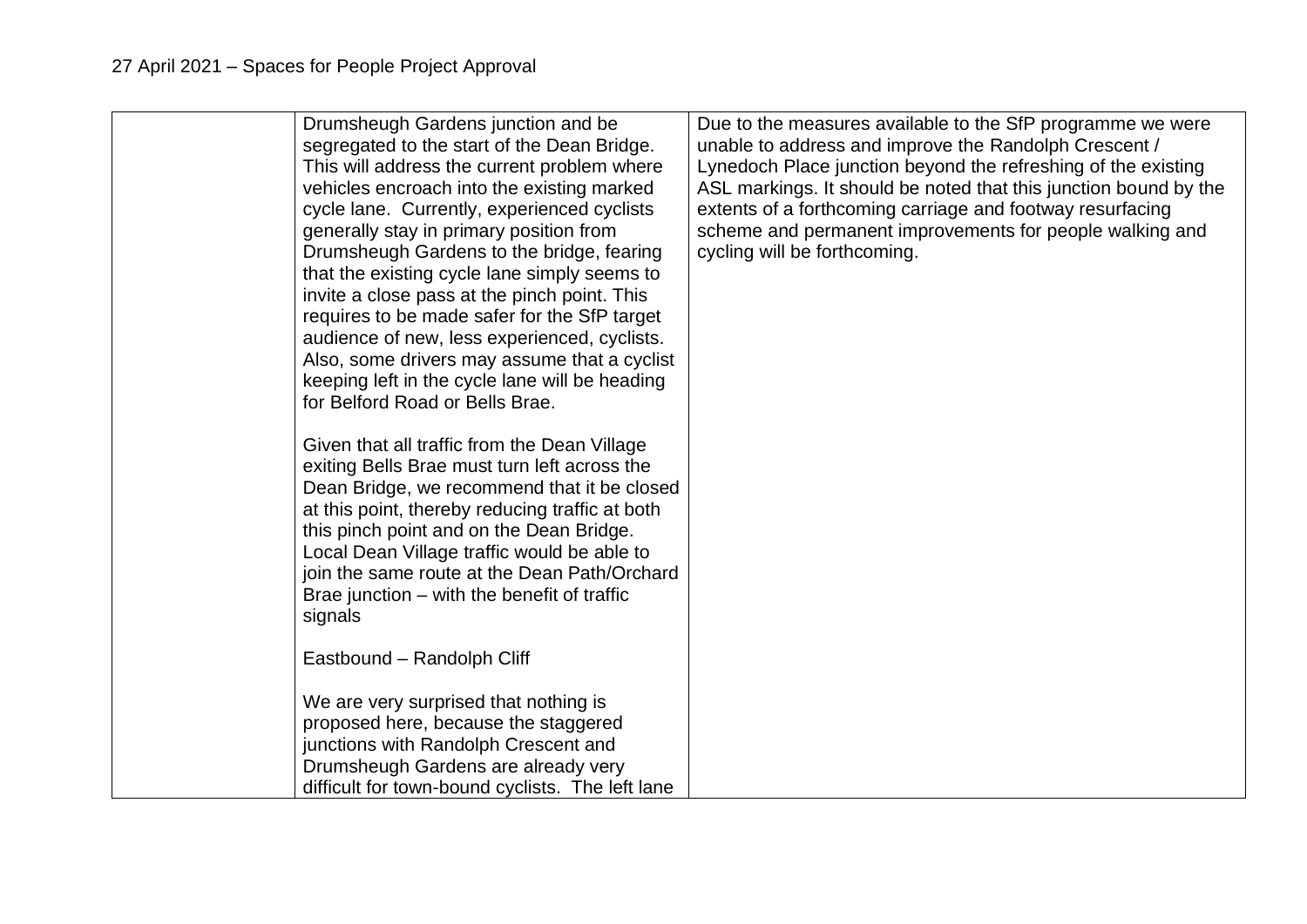|               | is a separately signalled left turn $-$ which<br>goes to green later than the straight on lane.<br>So, cyclists heading into town have to either<br>use the outside lane – uphill ahead of<br>impatient traffic or attempt a crossover from<br>the inside lane into the outside lane's ASL,<br>which is staggered but not connected.<br>Until such time as this junction can be fully<br>reviewed, we recommend that the inside and<br>outside lane's ASL boxes be aligned, with<br>appropriate subdivision markings to show left<br>turn and straight ahead. |                                                                                                                                                                                                                                                                                                                                                                                                                                                                                                                                                                                                                                                                                                                                                  |
|---------------|---------------------------------------------------------------------------------------------------------------------------------------------------------------------------------------------------------------------------------------------------------------------------------------------------------------------------------------------------------------------------------------------------------------------------------------------------------------------------------------------------------------------------------------------------------------|--------------------------------------------------------------------------------------------------------------------------------------------------------------------------------------------------------------------------------------------------------------------------------------------------------------------------------------------------------------------------------------------------------------------------------------------------------------------------------------------------------------------------------------------------------------------------------------------------------------------------------------------------------------------------------------------------------------------------------------------------|
| <b>Spokes</b> | Sheet 2<br>The signage stating "NARROW LANES DO<br>NOT OVERTAKE CYCLISTS ON THE<br>BRIDGE" appears to be positioned so as to<br>block the pavement.                                                                                                                                                                                                                                                                                                                                                                                                           | The locations of new poles shown on the plans are indicative and<br>will be set out be the site supervisor in the best locations to<br>minimise their impact on existing pedestrian provisions.<br>Wherever possible new signs will be mounted on existing<br>infrastructure (e.g. poles, lighting columns, walls, etc.).                                                                                                                                                                                                                                                                                                                                                                                                                        |
| Spokes        | Sheet 3<br>Westbound<br>We recommend red surfacing of the cycle<br>lane across the mouth of the Belgrave<br>Crescent junction.<br>Eastbound<br>It appears that the only reason that the<br>proposed segregated westbound cycle lane<br>is not mirrored on the eastbound side is<br>because the median hatching has been<br>retained. Please review this, with a view to<br>installing segregated cycle lane on both                                                                                                                                           | Westbound<br>The use of red screed surfacing has been considered widely at<br>various locations throughout the project extents. However, it has<br>only been deemed appropriate in specific locations to better<br>highlight areas where there is a greater likelihood of conflict. The<br>indiscriminate use of this measure would reduce its effectiveness<br>at these more critical locations. Due to the nature of road layout<br>at this location it was not deemed appropriate to introduce red<br>screed surfacing at this location.<br>Eastbound<br>The A90 scheme is primarily a combined (SfP) providing<br>additional space for physically distancing and (BPRDF) bus<br>priority scheme, which now includes pedestrian improvements. |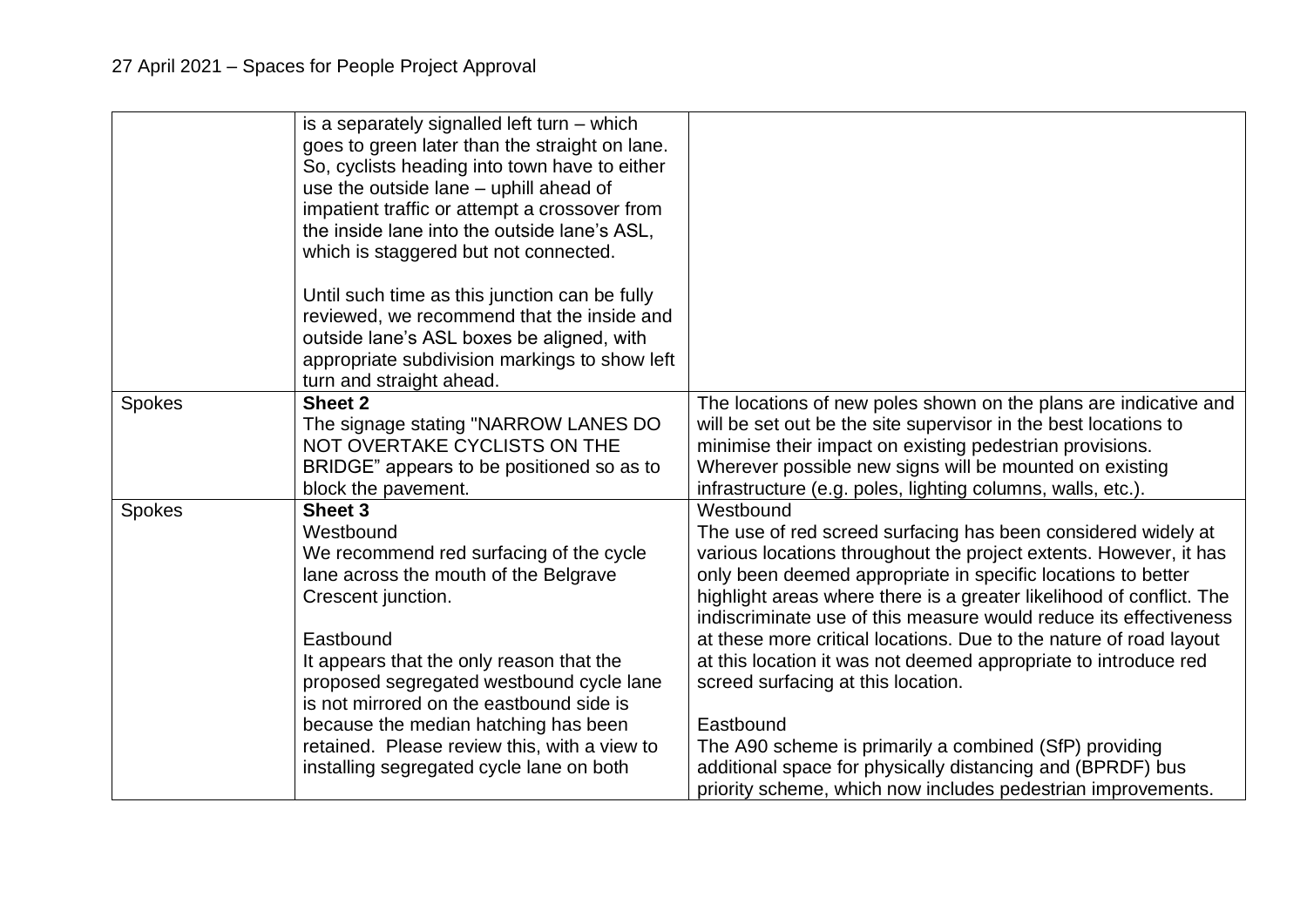|               | sides. Removing median hatching may also<br>help slow motor traffic.                                                                                                                                                                                                                                                                                                                                                                                                                                | One of the primary aims of the scheme was to provide additional<br>space for physical distancing and bus infrastructure along the<br>corridor rather than replacing infrastructure for the benefit of one<br>mode or the other. As such, the existing eastbound bus lane on<br>approach to the Dean Bridge was retained which prohibited the<br>continuation of the protected cycle lane through this section.                             |
|---------------|-----------------------------------------------------------------------------------------------------------------------------------------------------------------------------------------------------------------------------------------------------------------------------------------------------------------------------------------------------------------------------------------------------------------------------------------------------------------------------------------------------|--------------------------------------------------------------------------------------------------------------------------------------------------------------------------------------------------------------------------------------------------------------------------------------------------------------------------------------------------------------------------------------------------------------------------------------------|
| <b>Spokes</b> | Sheet 4<br>We recommend red surfacing of the cycle<br>lane across the mouth of the Learmonth<br>Terrace junction.<br>How do cyclists get from Queensferry Road<br>(eastbound) into Oxford Terrace? Why can't<br>they turn left through the new closure? The                                                                                                                                                                                                                                         | During development red screed surfacing was considered and<br>discounted at this location. Principally this was due to the<br>commentary above regarding conspicuous messaging for drivers<br>and also that the existing advisory cycle lane that the SfP<br>provisions tie into already is red chipped across the mouth of<br>Learmonth Terrace.                                                                                          |
|               | only way seems to be to turn left Learmonth<br>Terrace/ Dean Park Crescent and then an<br>awkward right turn on sloping setts. There<br>should be a gap in the segregation units to<br>allow eastbound cyclists the opportunity to<br>enter the new pedestrian/cycle area at Oxford<br>Terrace, similar to the gap for exiting cyclists.                                                                                                                                                            | As per the original design, eastbound cyclists turning into Oxford<br>Terrace from Queensferry Road have been catered for by an<br>entry slip and are then able to continue onto Oxford Terrace or<br>Clarendon Crescent as desired. Similarly, to the entry slip, an exit<br>slip has been provided at this junction to permit cyclists to turn<br>left from Oxford Terrace and travel eastbound on Queensferry<br>Road.                  |
| <b>Spokes</b> | Sheet 5<br>We recommend the stopping up to motor<br>traffic of the south end of South Learmonth<br>Avenue at Queensferry Road, because<br>Learmonth Terrace is used as a rat-run used<br>by traffic from the Stockbridge area intending<br>to go west on the Queensferry Road, to<br>bypass the junction Learmonth<br>Terrace/Queensferry Road junction.<br>Beneficially, this would eliminate turns across<br>the cycle lane at the South Learmonth<br>Avenue junction and allow full segregation. | In order to discourage non-residential traffic from utilising the<br>various residential roads when traveling to and from Queensferry<br>Road and the Stockbridge/Comely bank area, several LOCAL<br>ACCESS ONLY barriers/signs have been introduced.<br>The effectiveness of these measures will be monitored during the<br>implementation phase and where necessary further measure and<br>alterations may be considered and introduced. |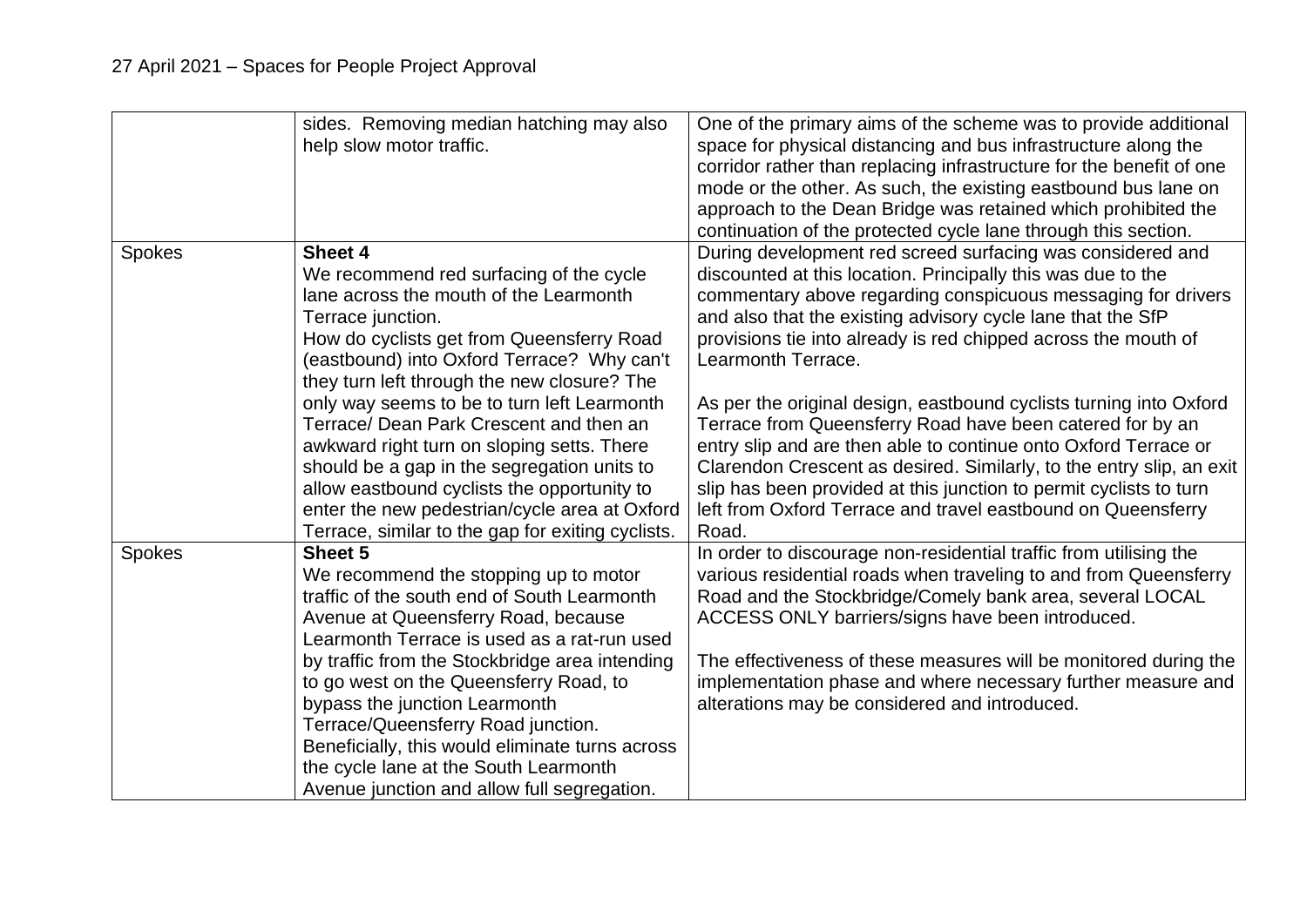| <b>Spokes</b> | Sheet 6<br>Westbound<br>Given that only one lane of traffic can<br>proceed west from the Orchard Brae junction,<br>we recommend that the segregated cycle<br>lane starts immediately west of the junction,<br>rather then reserving this space for school<br>buses, which could be accommodated in                                                                                                                                                                                                                                                                                                                                                   | Westbound<br>Following early scheme consultation with SMC a pragmatic<br>approach had to the adopted and it was deemed necessary that<br>a loading/unloading provision to be included in the plans. The<br>SMC coaches will have already departed during the outbound<br>PM commuting peak and due to the introduction of double yellow<br>lines the new advisory lane should remain clear of obstructions<br>for cyclists.                                                   |
|---------------|------------------------------------------------------------------------------------------------------------------------------------------------------------------------------------------------------------------------------------------------------------------------------------------------------------------------------------------------------------------------------------------------------------------------------------------------------------------------------------------------------------------------------------------------------------------------------------------------------------------------------------------------------|-------------------------------------------------------------------------------------------------------------------------------------------------------------------------------------------------------------------------------------------------------------------------------------------------------------------------------------------------------------------------------------------------------------------------------------------------------------------------------|
|               | Queensferry Terrace.<br>Eastbound<br>Nothing in these proposals makes navigating<br>the approach to the Orchard Brae junction<br>easier, which is already difficult when cycling<br>straight on, because of the left turn lane. Are<br>further proposals to follow?<br>We don't consider that there is merit in<br>creating a parklet in front of Orchard Brae<br>House. There appears to be no active<br>frontage on that section of the A90, except for<br>the offices at Orchard Brae House, where<br>nearly all the staff there will be working from<br>home. We feel a city centre/town centre<br>location would be a better use of the budget. | Eastbound<br>As described above, due to the measure available to the SfP<br>programme and site-specific constraints of this junction we were<br>unable to reduce the number of turning lanes at this location.<br>In response to separate feedback received herein the proposals<br>outside Orchard Brae House were revisited and a blue badge<br>parking and loading/unloading facility has been introduced, while<br>retaining the protected cycle lane past this location. |
| <b>Spokes</b> | Sheet 8<br>We recommend that the roundabout at<br>Queensferry Terrace be converted to be a an<br>easier and safer to navigate "T" junction, with<br>tight corner radii.                                                                                                                                                                                                                                                                                                                                                                                                                                                                              | Due to the measures available to the SfP programme and site-<br>specific constraints of this roundabout, we were unable to make<br>the necessary alterations that would have been required to<br>introduce a safe priority junction. A KEEP CLEAR marking has<br>been introduced to better cater for westbound cyclists during<br>busy periods to try and provide space for cyclists to proceed<br>unobstructed when traffic backs up around the roundabout.                  |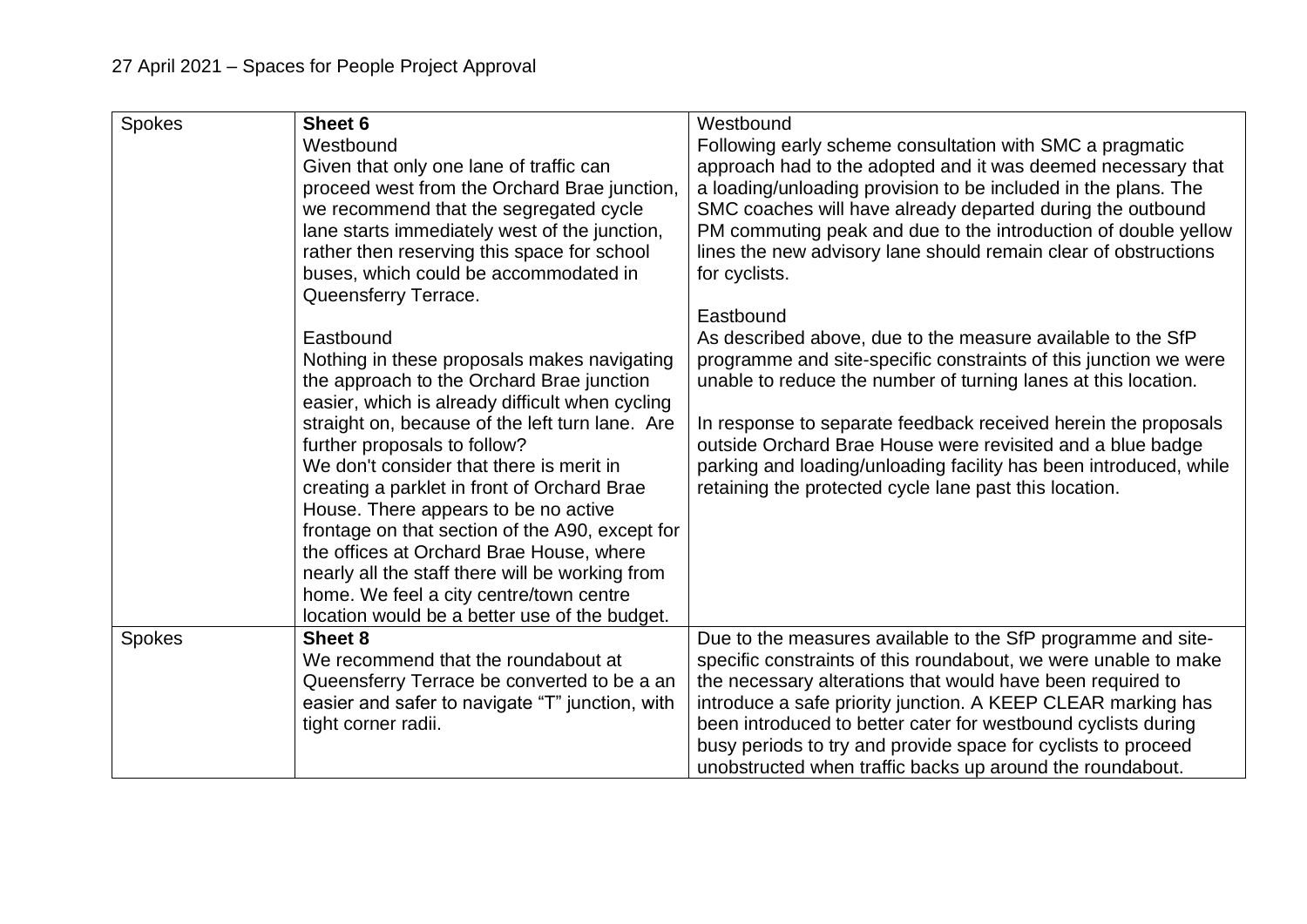| Spokes | Sheets 9 and 10                                   | The impacts of introducing a modal filter at the junction of         |
|--------|---------------------------------------------------|----------------------------------------------------------------------|
|        | We referred to Orchard Road in our SfP            | Orchard Road and Queensferry Road were deemed to be too              |
|        | submission about the Orchard Brae                 | great on the local road network and may have led to unintended       |
|        | roundabout, where we recommended that it          | consequences and traffic routing behaviours. A separate SfP          |
|        | be closed at both the Queensferry Road and        | scheme has been brought forward to address and improve the           |
|        | Orchard Brae roundabout ends:                     | Orchard Brae roundabout.                                             |
|        | We recommend the closure of the Orchard           |                                                                      |
|        | Road [roundabout] exit to simplify the            | Due to the complexities of the junction arrangements and typical     |
|        | roundabout to being 4-way. One of the             | driver behaviours traveling between Orchard Road and Orchard         |
|        | reasons why this roundabout is problematic        | Road South, this area was deemed appropriate for the                 |
|        | for pedestrians and cyclists is because of the    | installation of red screed surfacing.                                |
|        | uncertainty of driver route intention caused by   |                                                                      |
|        | there being 5 legs. With the common lack of       | Protected footway buildouts were considered at the junction of       |
|        | Highway Code standard use of indicators, it       | Orchard Drive and Queensferry Road during the early design           |
|        | is hard to determine drivers route intentions.    | development stage. However, due to the location of a number of       |
|        | This would also make pedestrian access to         | driveways at this location and the temporary measures available      |
|        | the Orchard Brae Pelican Crossing safer from      | to the SfP programme we were unable to bring forward                 |
|        | the west.                                         | improvements at this location. We are currently investigating if an  |
|        |                                                   | un-protected hatched solution can be delivered that would help to    |
|        | Orchard Road is entirely residential and          | visual narrow the junction and slow traffic which would make this    |
|        | would remain accessible via multiple other        | junction safer for pedestrians and cyclists. It should be noted that |
|        | routes. A secondary benefit is to close a rat-    | a permanent scheme for reducing the corner radii at this location    |
|        | run, as this street is used as a short-cut to the | is being considered/developed.                                       |
|        | Queensferry Road. If it was also closed at its    |                                                                      |
|        | junction with Queensferry Road, an entire         | The typical clear space between the segregation units is 5m          |
|        | residential complex would be freed of through     | which has been deemed sufficiently wide for cyclists turning right   |
|        | traffic, thereby encouraging more walking and     | from Orchard Road South to navigate between any units as they        |
|        | cycling to school and to the local shops in       | so choose.                                                           |
|        | Comely Bank and Blackhall. We therefore           |                                                                      |
|        | continue to recommend its stopping up at this     | The location of the DO NOT PASS CYCLISTS AT ISLANDS                  |
|        | end.                                              | signage was revisited and they have been positioned on widened       |
|        |                                                   | sections of footway on approach to the relevant islands.             |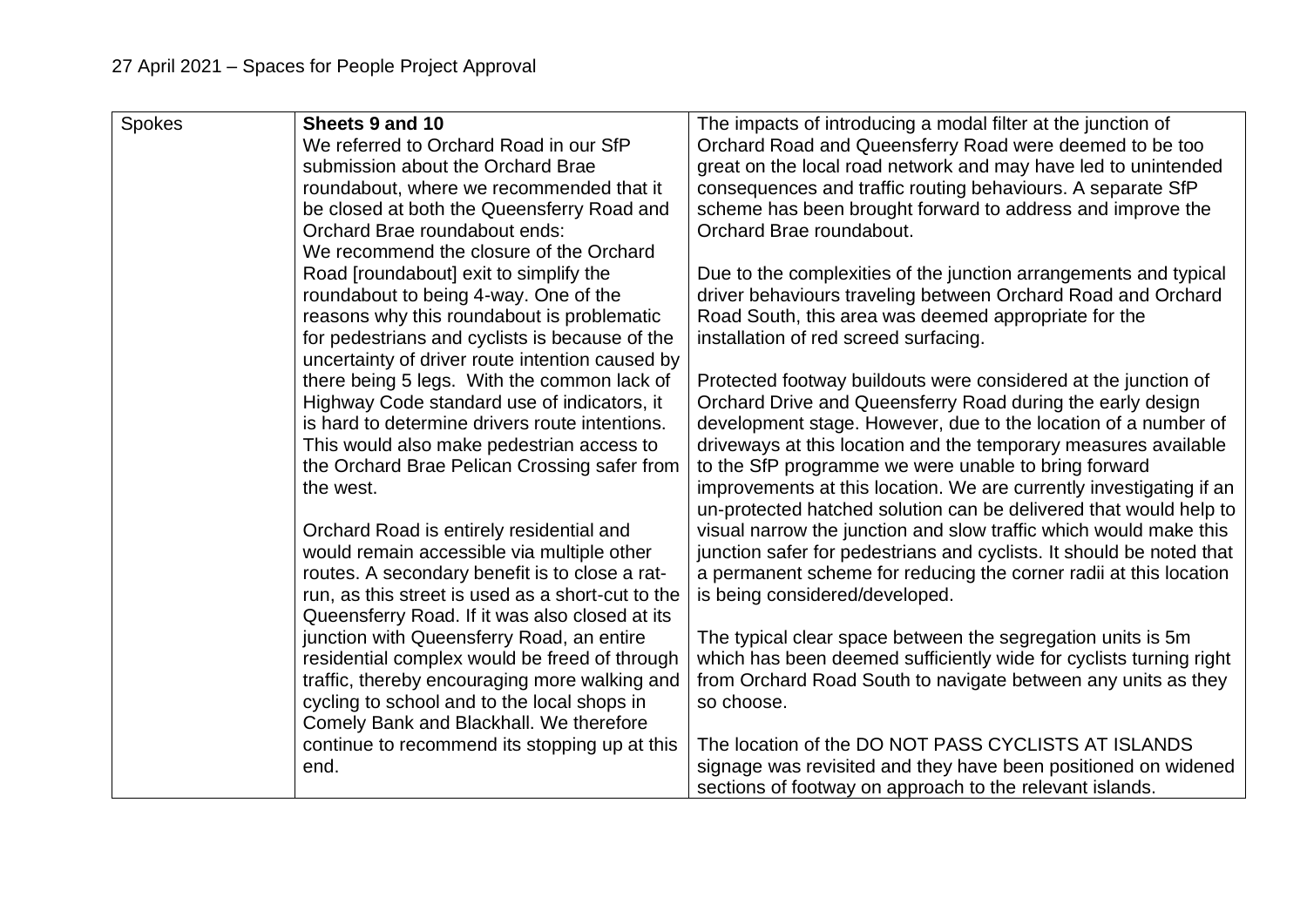| The Orchard Road South/Orchard Road<br>diagonal crossroads junction is a significant<br>hazard to cyclists on Queensferry Road<br>because of crossing traffic, commonly using<br>this route to avoid the major Craigleith Road<br>signalled junction, just to the west. We<br>therefore recommend that the introduction of<br>a solid centreline barrier to prevent traffic to<br>crossing over between Orchard Road South<br>and Orchard Road. | Following further engagement with local residents the proposals<br>for Sheet 9 and measure introduced were revised and this pinch<br>point was removed. |
|-------------------------------------------------------------------------------------------------------------------------------------------------------------------------------------------------------------------------------------------------------------------------------------------------------------------------------------------------------------------------------------------------------------------------------------------------|---------------------------------------------------------------------------------------------------------------------------------------------------------|
| The radii are very large with wide crossing<br>gaps for pedestrians. At the entrance to<br>Orchard Drive, the radius should be<br>tightened. (If it is considered possible to<br>narrow the entrance to Craigleith Crescent<br>(sheet 13), which is a bus route, this ought to<br>be also possible here.)                                                                                                                                       |                                                                                                                                                         |
| There should be a big enough gap in the<br>orcas to allow cyclists coming out of Orchard<br>Road (south) to enter the eastbound cycle<br>lane easily.                                                                                                                                                                                                                                                                                           |                                                                                                                                                         |
| The 'Sign to be position on refuge island nose<br>stating "DO NOT PASS CYCLISTS AT<br>ISLANDS" has been put ON the island, after<br>the start of the widened cycle lane. It should<br>be placed further back to give motorists more<br>warning.                                                                                                                                                                                                 |                                                                                                                                                         |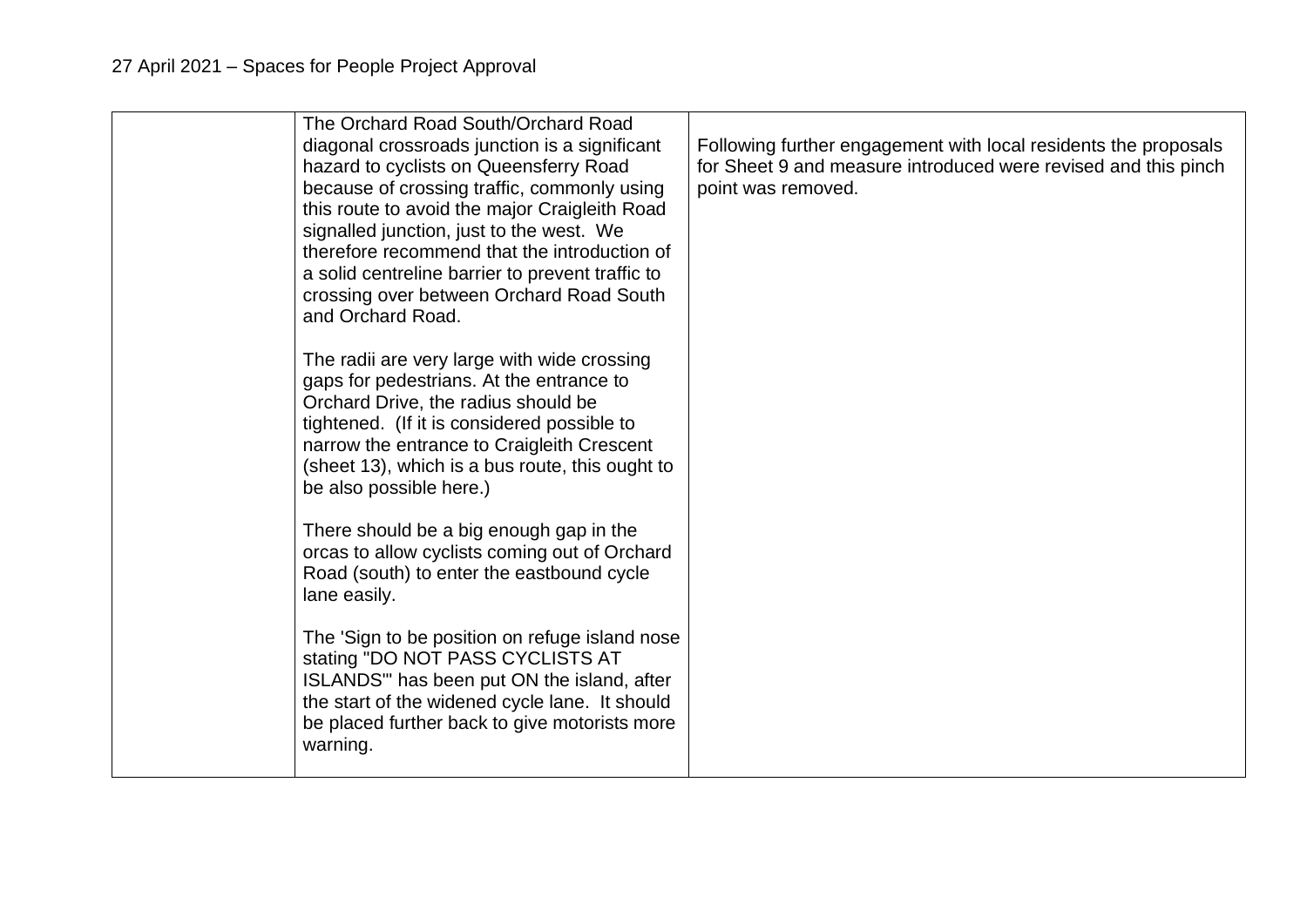| On Sheet 9 the cycle lane is widened at the<br>island, but on Sheet 10 (just west of Orchard<br>Road) it is not, and the road lane is only<br>2.75m wide, so creating a really nasty pinch<br>point                                                                                                                                                                                                                                                                                                                                                                                                                                                                                                                                                                                                                                                                                                                                                                                                                                                                                                                                                                                      |  |
|------------------------------------------------------------------------------------------------------------------------------------------------------------------------------------------------------------------------------------------------------------------------------------------------------------------------------------------------------------------------------------------------------------------------------------------------------------------------------------------------------------------------------------------------------------------------------------------------------------------------------------------------------------------------------------------------------------------------------------------------------------------------------------------------------------------------------------------------------------------------------------------------------------------------------------------------------------------------------------------------------------------------------------------------------------------------------------------------------------------------------------------------------------------------------------------|--|
| Sheet 11<br>Refer to commentary above with respect to the radii reduction of<br><b>Spokes</b><br>Orchard Road at Queensferry Road.<br>The Craigleith Drive/Orchard Drive<br>crossroads junction has similar hazards to<br>the Orchard Road South/Orchard Road<br>diagonal crossroads junction mentioned<br>above. We recommend a significant<br>tightening of the corner radii and that the<br>ability of traffic to cross over between<br>Craigleith Drive and Orchard Drive be cut.                                                                                                                                                                                                                                                                                                                                                                                                                                                                                                                                                                                                                                                                                                    |  |
| <b>Sheet 12/13</b><br><b>Spokes</b><br>Due to the measures available to the SfP programme and site-<br>Nothing in these proposals will make it safer<br>specific constraints of the Craigleith junction, we were unable to<br>for cyclists to navigate the major 5-way<br>introduce improvements for people cycling the most direct route<br>Craigleith Road/South Groathill Avenue,<br>to and from Queensferry Road and South Groathill Avenue (and<br>despite this occupying an enormously large<br>onto NCN1). A westbound advisory and protected section of<br>area of tarmac. Are further proposals to<br>cycle lane have been introduced, and signage to encourage<br>follow?<br>westbound cyclists to proceed straight ahead at the Craigleith<br>junction and then use Craigleith Crescent to access and egress<br>NCN1. This is not the most desirable route and requires cyclists<br>to dismount and use the stairs linking into NCN1, however this<br>approach does provide an additional and safer choice for people<br>cycling when compared with making the right turn at the<br>Craigleith junction.<br>At this stage no further proposals or SfP measures are to follow. |  |
| Sheet 14<br><b>Spokes</b><br>Refer to comment above regarding the typical clearance between                                                                                                                                                                                                                                                                                                                                                                                                                                                                                                                                                                                                                                                                                                                                                                                                                                                                                                                                                                                                                                                                                              |  |
| There should be a big enough gap in the<br>the segregation units. That said, no protected cycle lane has<br>been installed eastbound on Sheet 14. A protected cycle lane<br>orcas to allow cyclists coming out of                                                                                                                                                                                                                                                                                                                                                                                                                                                                                                                                                                                                                                                                                                                                                                                                                                                                                                                                                                        |  |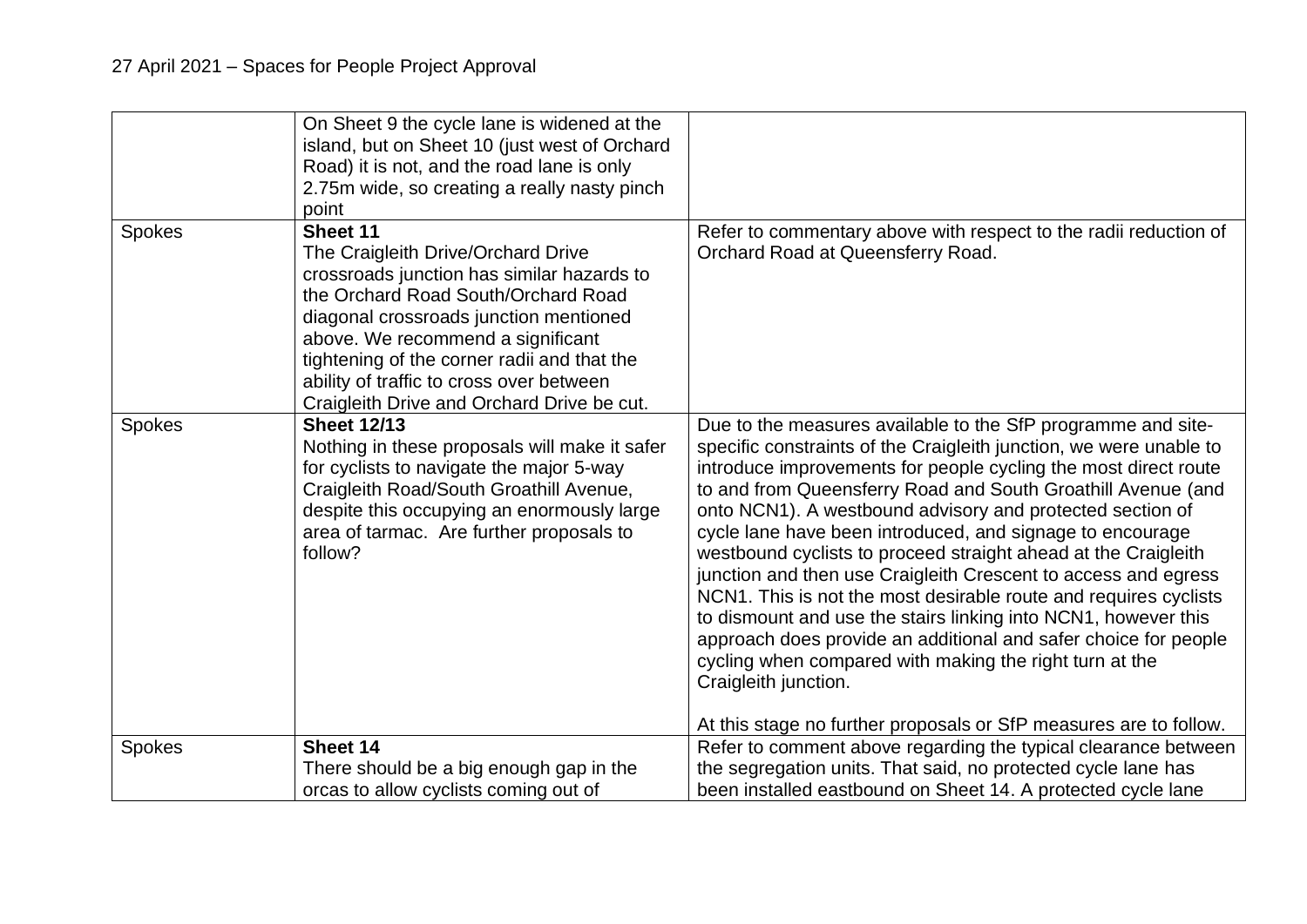| <b>Spokes</b>                    | Maidencraig Crescent to enter the eastbound<br>cycle lane easily. Also for other similar right<br>turns.<br><b>General Points</b>                                                                                                                                                                                                                                                                                                                                                                                                                                                                                                                                                                                                                                                                                                                                        | was considered for this section however it was discounted due to<br>the benefits of the BPRDF measures outweighing them in this<br>specific location. The first section of eastbound protected cycle<br>lane commencing downstream of the Craigleith junction on Sheet<br>12.<br>The width of the protected cycle lane has been designed to                                                                                                                                                                                                                                                                                                                                                                                                                                                                                                                                                 |
|----------------------------------|--------------------------------------------------------------------------------------------------------------------------------------------------------------------------------------------------------------------------------------------------------------------------------------------------------------------------------------------------------------------------------------------------------------------------------------------------------------------------------------------------------------------------------------------------------------------------------------------------------------------------------------------------------------------------------------------------------------------------------------------------------------------------------------------------------------------------------------------------------------------------|---------------------------------------------------------------------------------------------------------------------------------------------------------------------------------------------------------------------------------------------------------------------------------------------------------------------------------------------------------------------------------------------------------------------------------------------------------------------------------------------------------------------------------------------------------------------------------------------------------------------------------------------------------------------------------------------------------------------------------------------------------------------------------------------------------------------------------------------------------------------------------------------|
|                                  | How will the cycle lanes within orcas get<br>swept of autumn leaves and snow?                                                                                                                                                                                                                                                                                                                                                                                                                                                                                                                                                                                                                                                                                                                                                                                            | accommodate a mini sweeper which will be able to clear the<br>protected areas of leaves and snow as required.                                                                                                                                                                                                                                                                                                                                                                                                                                                                                                                                                                                                                                                                                                                                                                               |
| <b>Edinburgh Access</b><br>Panel | We note from your email that you are making<br>these proposals "with the principal aims of<br>encouraging and supporting cyclists to travel<br>safely while also prioritising public transport<br>on one of the city's strategic transport<br>corridors". We support these aims provided<br>that they do not entail unacceptable sacrifices<br>or hazards for pedestrians or motorists -<br>particularly blue badge holders. With this in<br>mind:<br>1. Please ensure provision of access and<br>kerb-side parking for blue badge<br>holders is at least equivalent to current<br>provision, especially in areas where<br>the road passes through built-up<br>areas.<br>2. We are glad to note that you are<br>proposing kerb-side bus stops that<br>interrupt mandatory cycle lanes.<br>Please use the same method to<br>accommodate any blue badge parking<br>spaces. | 1. Acknowledged and considered during development.<br>2. Acknowledged and considered during development.<br>3. In direct response your and other separate feedback<br>received herein the proposals outside Orchard Bare<br>House were revisited and a blue badge parking and<br>loading/unloading facility has been introduced, while<br>retaining the protected cycle lane past this location.<br>4. In direct response to your feedback, clarification of this<br>intervention has been made on the plans and followed<br>through to the measures delivered. The (east)<br>Buckingham Terrace junction at Queensferry Road has<br>been closed for all vehicles including cyclists and due to<br>the placement of the segregation units across the mouth<br>of (east) Buckingham Terrace at Queensferry Road<br>cyclists are unable to access and egress this now<br>pedestrianised area. |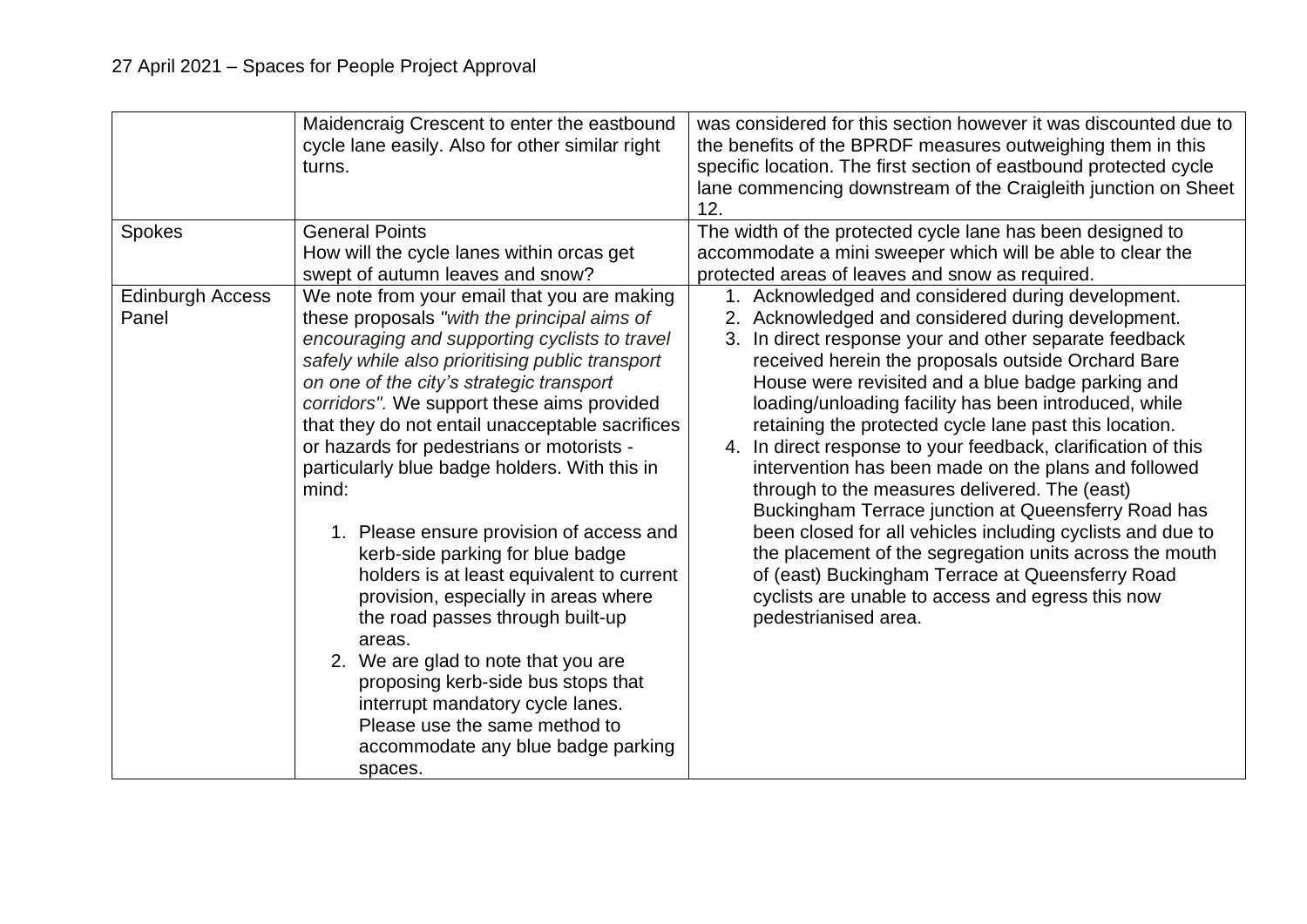|                                                  | 3. We are glad to see you proposing a<br>parklet with wheelchair access outside<br>Orchard Brae House. Please provide<br>some blue badge spaces nearby.<br>4. We note your proposal to filter vehicles<br>at Buckingham Terrace. If this junction<br>is intended to be the main access<br>point between Queensferry Road and<br>Buckingham Terrace for cyclists, we<br>recommend you consider establishing<br>a zebra crossing (or similar). Cyclists<br>tend not to give way to pedestrians<br>unless there is a regulated crossing.<br>We note that you are intending this<br>junction for use by "confident cyclists".<br>If it's safe only for confident cyclists,<br>we are concerned that other cyclists<br>who use the junction (eg novices) will<br>endanger themselves and/or<br>pedestrians. Please therefore make<br>sure it's safe for all cyclists. |                                                 |
|--------------------------------------------------|------------------------------------------------------------------------------------------------------------------------------------------------------------------------------------------------------------------------------------------------------------------------------------------------------------------------------------------------------------------------------------------------------------------------------------------------------------------------------------------------------------------------------------------------------------------------------------------------------------------------------------------------------------------------------------------------------------------------------------------------------------------------------------------------------------------------------------------------------------------|-------------------------------------------------|
| Craigleith/Blackhall<br><b>Community Council</b> | From discussion with Council officials,<br><b>Craigleith/Blackhall Community Council</b><br>understands that there is an<br>acknowledgement by officials that, although<br>Queensferry Road (including Hillhouse Road)<br>is one of the major arterial routes in<br>Edinburgh, there has been significant under-<br>investment in the road compared to other<br>arterial routes in the city. This is readily<br>apparent with potholes, worn road surface in                                                                                                                                                                                                                                                                                                                                                                                                     | Acknowledged and considered during development. |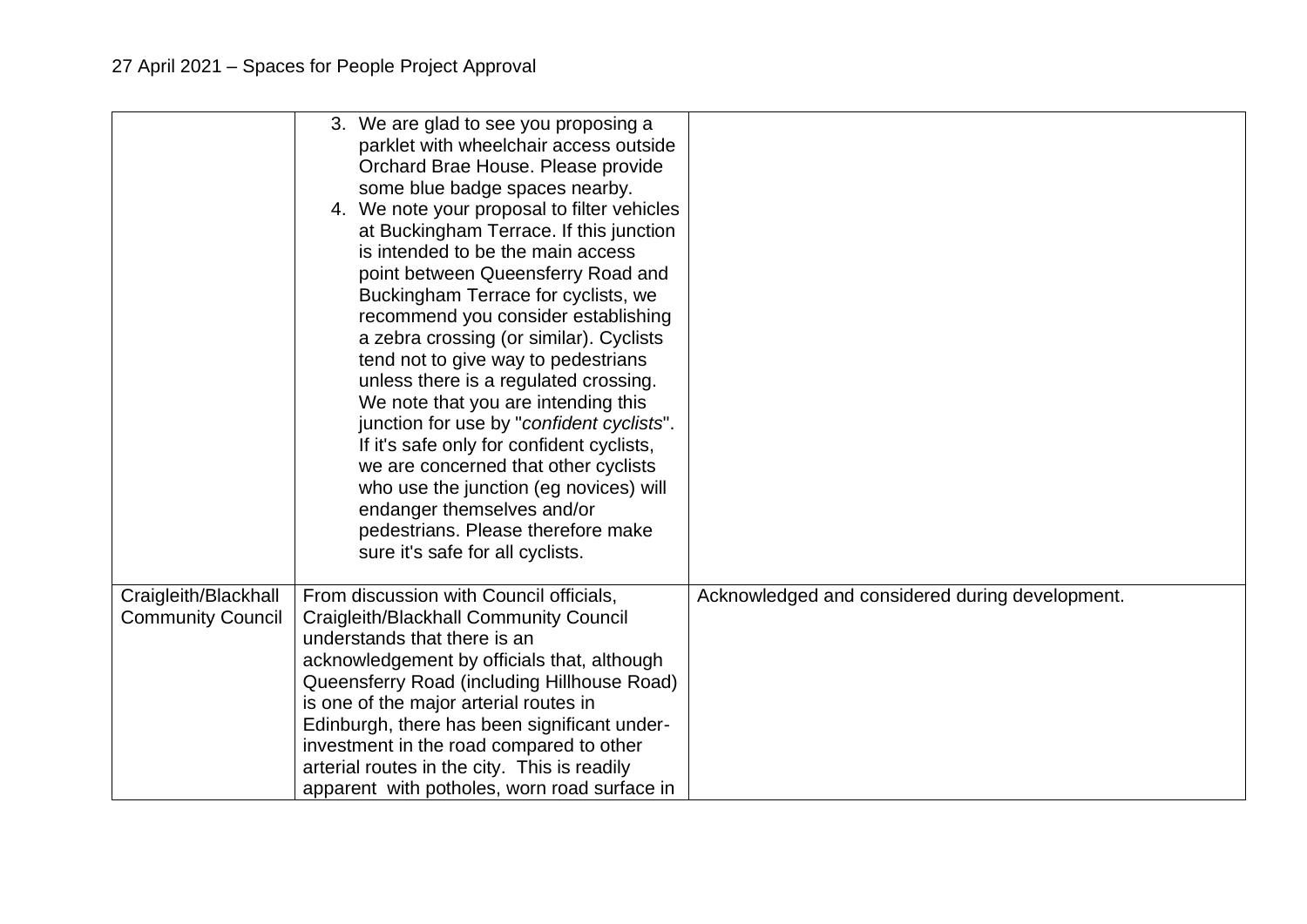|                                                  | parts, the absence of adequate road<br>markings including yellow boxes, broke road<br>surfaces around gully drains including<br>collapsed gully drains - most recent example<br>was repaired only 6 months ago after 2years<br>with metal plate; and a poor standard of both<br>gully cleaning and footpath cleaning. We<br>would regard addressing these major issues<br>and problems as essential and should take<br>priority over some of what is now being<br>proposed. |                                                                                                                                                                                                                                                                                                                                                                                                                                                                                                                                                                                                                             |
|--------------------------------------------------|-----------------------------------------------------------------------------------------------------------------------------------------------------------------------------------------------------------------------------------------------------------------------------------------------------------------------------------------------------------------------------------------------------------------------------------------------------------------------------|-----------------------------------------------------------------------------------------------------------------------------------------------------------------------------------------------------------------------------------------------------------------------------------------------------------------------------------------------------------------------------------------------------------------------------------------------------------------------------------------------------------------------------------------------------------------------------------------------------------------------------|
| Craigleith/Blackhall<br><b>Community Council</b> | Many of the proposals now being put forward<br>by the City Council we would describe as<br>desirable rather than essential and the<br>package as a whole ignores the major<br>problems outlined above. Against this<br>background we have the following comments<br>on the proposals within the boundary of<br>Craigleith/Blackhall Community Council<br>area:-                                                                                                             | 1. At high-level both the SfP and BPRDF programmes have<br>been set up by Transport Scotland as part of the Scottish<br>Government's COVID-19 response strategy. CEC have<br>taken the decision to bring forward and deliver measure<br>that meet the aims and objectives of these programmes.<br>More details regarding the background and justification of<br>the SfP and BPRDF measures can be found using the<br>inks below:<br>https://www.edinburgh.gov.uk/spaces-people-1<br>and                                                                                                                                     |
|                                                  | 1. without a more detailed explanation<br>and a reasoned justification for the<br>individual elements, it is difficult to<br>comment in detail:<br>2. safety measures to improve cycling<br>are welcome but the Queensferry<br>Road cycle facilities seem to be<br>disconnected from the existing<br>Sustrans Route 1 that passes through<br>the area;                                                                                                                      | https://www.edinburgh.gov.uk/news/article/12959/councils-<br>in-south-east-scotland-welcome-1-2m-for-pop-up-bus-<br>priority-measures<br>2. Due to the measures available to the SfP programme and<br>site-specific constraints of the Craigleith junction, we were<br>unable to introduce improvements for people cycling the<br>most direct route to and from Queensferry Road and<br>South Groathill Avenue (and onto NCN1). A westbound<br>advisory and protected section of cycle lane, and signage<br>to encourage westbound cyclists to proceed straight<br>ahead at the Craigleith junction and then use Craigleith |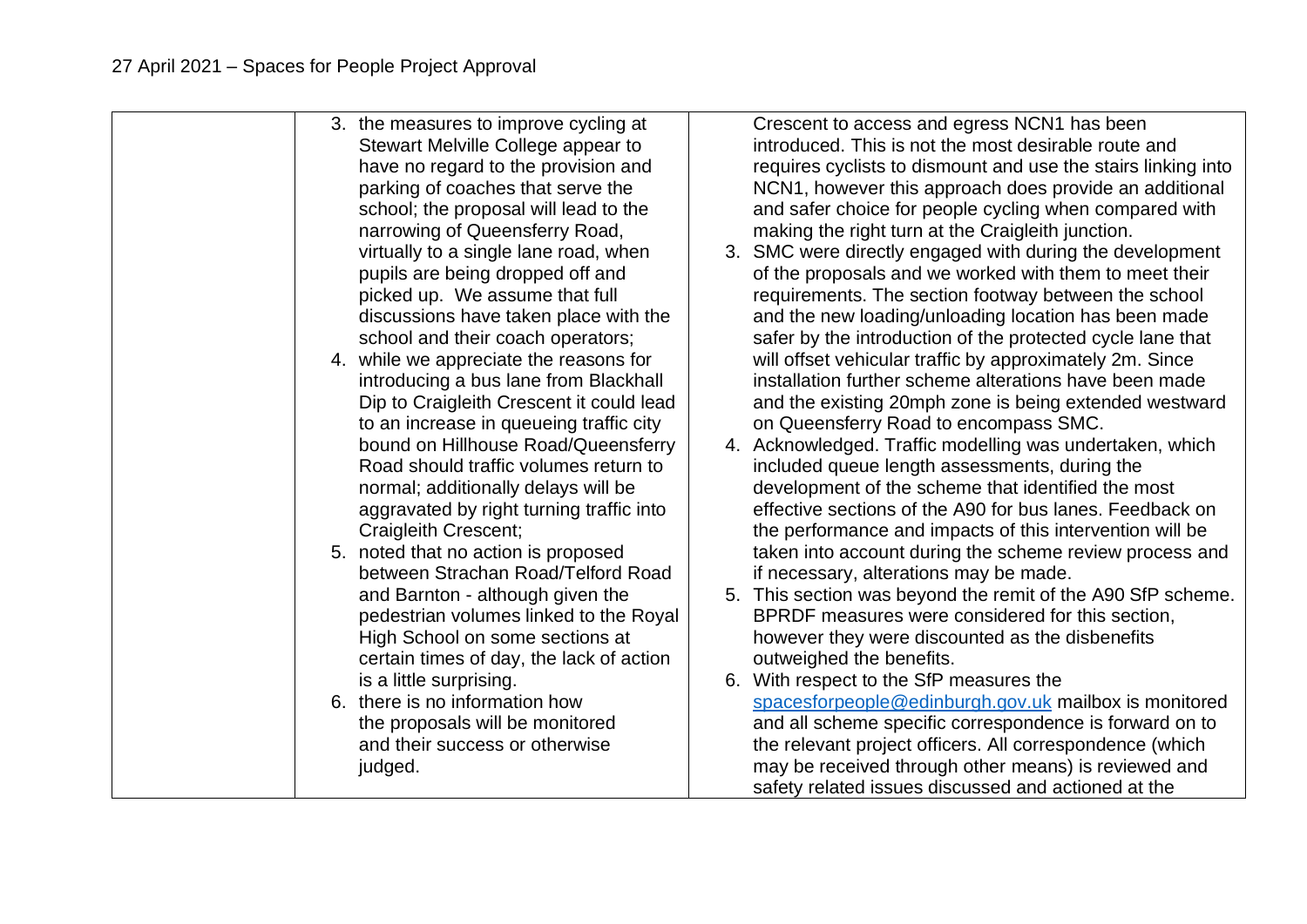|                                       |                                                                                                                                                                                                                                                                                                                                                                                                                                                                                                                                                                                                                                                                                                                                                                                                                                                                                                                                                                                                                                                                                                    | earliest opportunity. All other scheme specific<br>correspondence is reviewed and actioned as part of the<br>periodic (every two months) scheme review process.<br>With respect to the BPRDF measures the<br>transport.publictransaccess@edinburgh.gov.uk mailbox is<br>monitored and all scheme specific correspondence is                                                                                                                                                                                                                                                                                                                                                                                                                                                                                                                                                                                                                                                                                                                                                                                                                                                                                                                                                                                                                                                              |
|---------------------------------------|----------------------------------------------------------------------------------------------------------------------------------------------------------------------------------------------------------------------------------------------------------------------------------------------------------------------------------------------------------------------------------------------------------------------------------------------------------------------------------------------------------------------------------------------------------------------------------------------------------------------------------------------------------------------------------------------------------------------------------------------------------------------------------------------------------------------------------------------------------------------------------------------------------------------------------------------------------------------------------------------------------------------------------------------------------------------------------------------------|------------------------------------------------------------------------------------------------------------------------------------------------------------------------------------------------------------------------------------------------------------------------------------------------------------------------------------------------------------------------------------------------------------------------------------------------------------------------------------------------------------------------------------------------------------------------------------------------------------------------------------------------------------------------------------------------------------------------------------------------------------------------------------------------------------------------------------------------------------------------------------------------------------------------------------------------------------------------------------------------------------------------------------------------------------------------------------------------------------------------------------------------------------------------------------------------------------------------------------------------------------------------------------------------------------------------------------------------------------------------------------------|
| Drum Brae<br><b>Community Council</b> | Given that this seems to be another initiative<br>where it does not appear that the Community<br>Councils have not been engaged, including<br>Drum Brae Community Council as local<br>stakeholders, perhaps someone might want<br>to explain why our Community Councils have<br>again not been afforded the courtesy of the<br>appropriate engagement in this process for<br>what appears to be a quite an extensive set<br>of proposals where suddenly again it is stated<br>that there is 'an urgency to have this work<br>done'. There also isn't a 'silver bullet' for this<br>situation which will suit everyone but<br>hopefully we can get somewhere with the<br>proposals that bring any polarised visions<br>closer. However we do need to know what<br>the statistics show to support the changes<br>proposed, we do require a focus group, we<br>do require to know if these proposals are<br>consistent with the ongoing developments in<br>Maybury Road/Cammo and what the impacts<br>will be for our future and I believe we all had<br>concerns recorded with the current proposals | forward on to the relevant project officers.<br>An initial public consultation exercise was undertaken to between<br>29 May and 29 June 2020 (details can be found via the following<br>link https://edinburghspacesforpeople.commonplace.is/) which<br>helped to identify areas of concern to the council where<br>Due to the nature of the SfP programme, the Policy and<br>Sustainability Committee approved the process for implementing<br>measures which included the scheme specific notification<br>process (herein) that was directly issued to all relevant<br>Community Councils and other stakeholders. This notification<br>process was the forum for Community Councils to provide<br>scheme specific feedback directly to the project team for<br>consideration prior to final scheme approval and delivery.<br>The stakeholder notification for the SfP and BPRDF A90 scheme<br>took place from 21 October 2020 for 10 days. All feedback was<br>considered with scheme alterations being made prior to the<br>Transport and Environment Committee approving the proposals<br>during the 12 November 2020 meeting. However, final approval<br>was deferred to the full council committee which approved the<br>proposals on the 19 November 2020.<br>The SfP and BPRDF A90 proposals were developed by<br>experienced transport engineers, both internal and external to |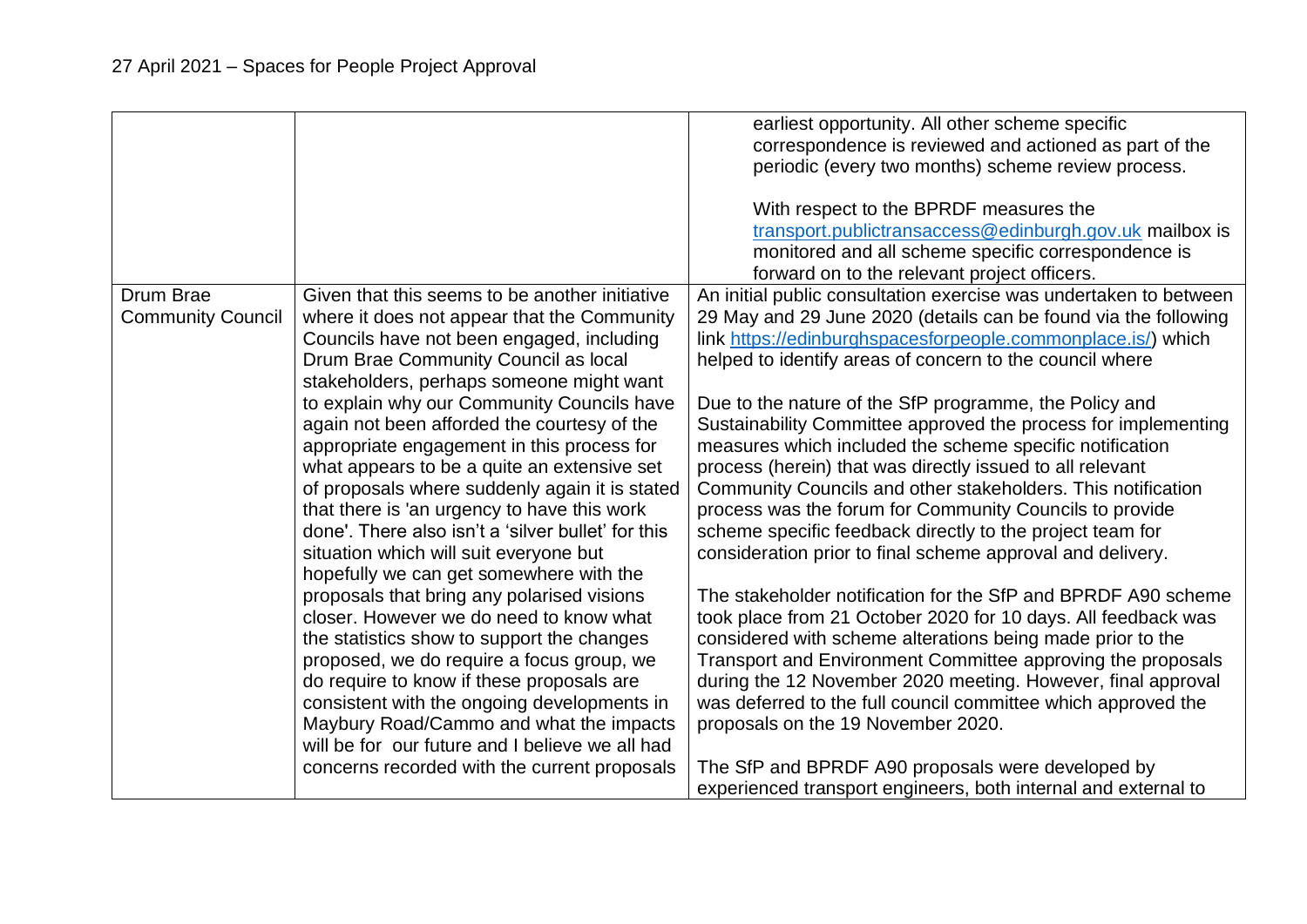| for Queensferry Road and all of its junctions<br>our local intel tells us. | the council and have been reviewed and approved by the tailored<br>council approval process established for pandemic response<br>transport schemes. The aims and objectives of the schemes |
|----------------------------------------------------------------------------|--------------------------------------------------------------------------------------------------------------------------------------------------------------------------------------------|
| Why is this being pushed through without                                   | have been designed to best address and respond to the on-going                                                                                                                             |
| appropriate time for community consultation                                | pandemic and have taken account of site-specific considerations.                                                                                                                           |
| and engagement?                                                            |                                                                                                                                                                                            |
| Where are the supportive statistics for these                              |                                                                                                                                                                                            |
| proposals?                                                                 |                                                                                                                                                                                            |
| Why and where did this 'urgency' come from?                                |                                                                                                                                                                                            |
| Why is this process being done under the                                   |                                                                                                                                                                                            |
| umbrella of Covid 19 emergency measures?                                   |                                                                                                                                                                                            |
| What were the timescales for residents being                               |                                                                                                                                                                                            |
| made aware of these statistics and                                         |                                                                                                                                                                                            |
| proposals?                                                                 |                                                                                                                                                                                            |
| To put it bluntly, are these proposals currently                           |                                                                                                                                                                                            |
| legally compliant in terms of the legislation                              |                                                                                                                                                                                            |
| being applied to propose them now  are                                     |                                                                                                                                                                                            |
| they also compliant with the criteria to be met                            |                                                                                                                                                                                            |
| by the DDA?                                                                |                                                                                                                                                                                            |
| Basically, and it has to be said that this                                 |                                                                                                                                                                                            |
| appears to be another rush job with an single                              |                                                                                                                                                                                            |
| minded approach  an approach of what                                       |                                                                                                                                                                                            |
| passes as the legally required open and                                    |                                                                                                                                                                                            |
| transparent community                                                      |                                                                                                                                                                                            |
| engagement timeously with the City of                                      |                                                                                                                                                                                            |
| Edinburgh Council and their officers these                                 |                                                                                                                                                                                            |
| days  therefore we would like to be assured                                |                                                                                                                                                                                            |
| this time. Where this all fits in with the City of                         |                                                                                                                                                                                            |
| Edinburgh Council Chief Executive's recent                                 |                                                                                                                                                                                            |
| message thanking Community Council                                         |                                                                                                                                                                                            |
| officers for the role that they and their                                  |                                                                                                                                                                                            |
| community councils have played during these                                |                                                                                                                                                                                            |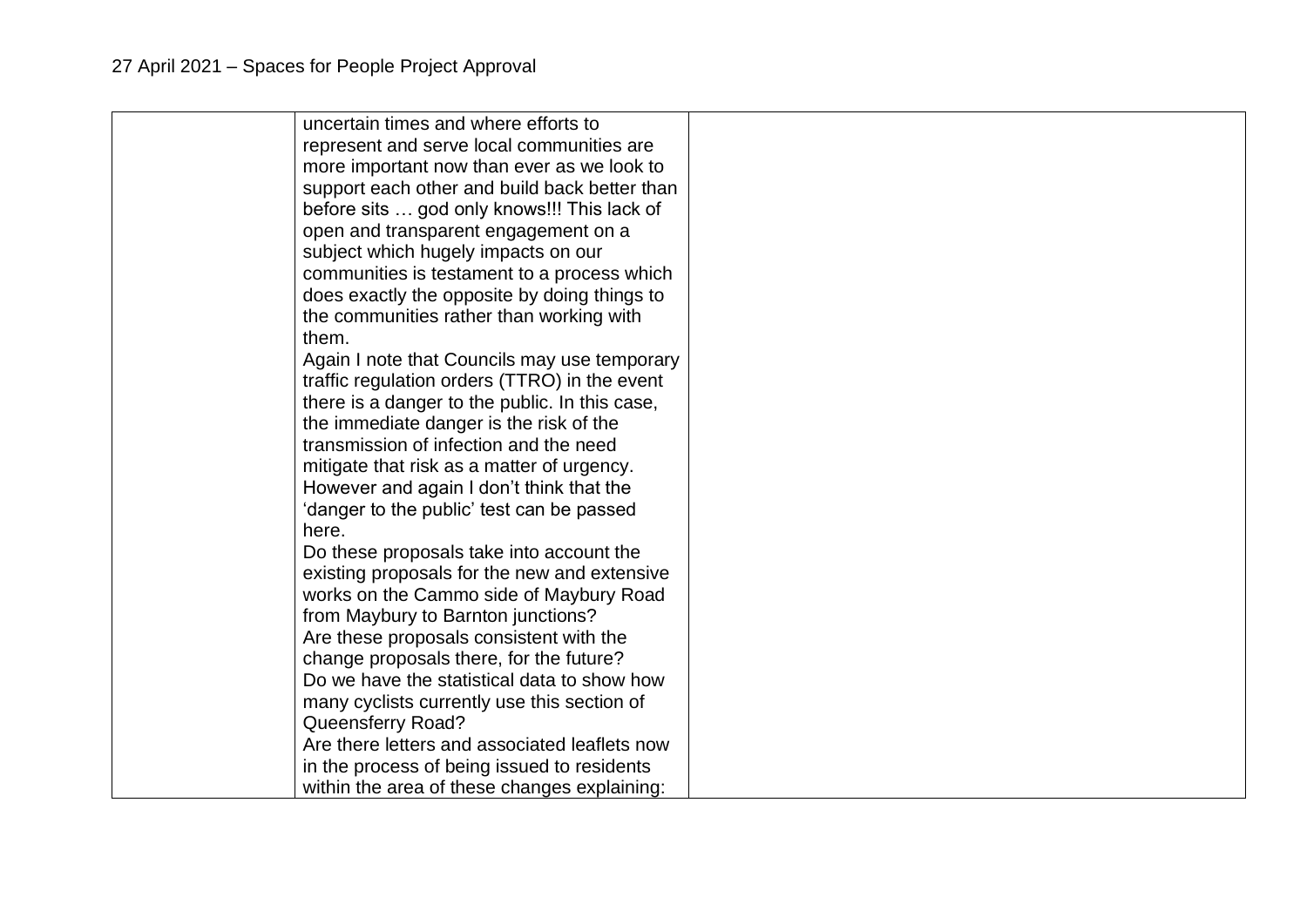| the statistics, the planned temporary          |  |
|------------------------------------------------|--|
| measures, the rationale, how to find out       |  |
| more, the process for engagement and next      |  |
| steps?                                         |  |
| Have we checked to see how this may            |  |
| increase traffic by forcing more vehicles to   |  |
| use the alternative routes of Glasgow Road,    |  |
| Maybury Road, Drum Brae North/South,           |  |
| Clermiston Road North/South, Quality Street,   |  |
| is a better option than the current situation? |  |
| Concerns have been raised that some            |  |
| elements of the proposal (bus filters and      |  |
| stops, school pupils and crossings) may        |  |
| cause further pause in traffic and dangers for |  |
| motorists.                                     |  |
| Given that we know that ALL arterial           |  |
| roads/junctions are unpleasant places to       |  |
| walk/cycle. Any proposals should be            |  |
| considering in the context of how we will      |  |
| improve these crossings to ensure that they    |  |
| are safer and more pleasant.                   |  |
| Reassurances are required that the key         |  |
| information that needs to come from the        |  |
| council is whether the interventions are       |  |
| temporary or permanent and the budget is       |  |
| available for changes.                         |  |
| What commitment have we got from the           |  |
| Council that they will consult with local      |  |
| residents as to their own views?               |  |
| Has there been any attempt to get the users    |  |
| of cycles, of concerned motorists and of       |  |
| residents in the same room, to attempt to find |  |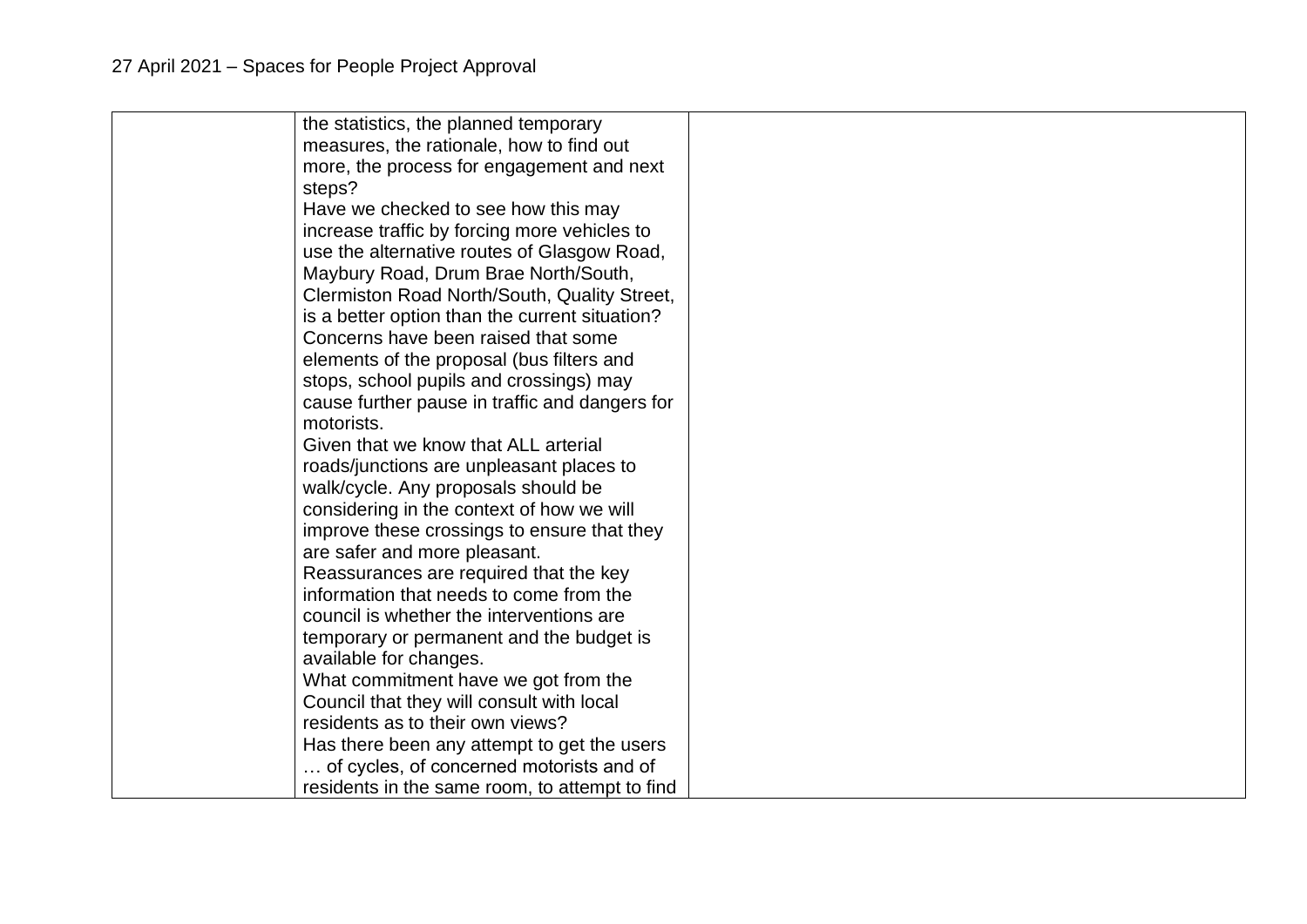|                                               | some common ground that we can take<br>forward these proposals given the councils<br>incredibly rapid timeframe?                                                                                                                                                                                                                                                                                                                                                                                                                                                                                                                                                                                                                                                                                                                                                                                                                                                                                                                                                                                                                                                                                                          |                                                                                                                                                                                                                                                                                                                                                                                                                                                                                                                                                                                                                                                                                                                                                                                                |
|-----------------------------------------------|---------------------------------------------------------------------------------------------------------------------------------------------------------------------------------------------------------------------------------------------------------------------------------------------------------------------------------------------------------------------------------------------------------------------------------------------------------------------------------------------------------------------------------------------------------------------------------------------------------------------------------------------------------------------------------------------------------------------------------------------------------------------------------------------------------------------------------------------------------------------------------------------------------------------------------------------------------------------------------------------------------------------------------------------------------------------------------------------------------------------------------------------------------------------------------------------------------------------------|------------------------------------------------------------------------------------------------------------------------------------------------------------------------------------------------------------------------------------------------------------------------------------------------------------------------------------------------------------------------------------------------------------------------------------------------------------------------------------------------------------------------------------------------------------------------------------------------------------------------------------------------------------------------------------------------------------------------------------------------------------------------------------------------|
| Cramond & Barnton<br><b>Community Council</b> | The measures proposed east of the Blackhall<br>Junction are unlikely to have any material<br>impact on the Cramond and Barnton area<br>and accordingly no comment is made in<br>relation to this part of the scheme.<br>The measures west of the Barnton Junction<br>comprise the provision of a new bus-lane<br>from just west of the New Cramond Bridge to<br>No 580 Queensferry Road and the loss of<br>one of the two eastbound traffic lanes to<br>accommodate this. We have no objections to<br>this measure but would observe that at times<br>of peak flow the remaining eastbound traffic<br>lane will have to support a greater length of<br>stationary queueing traffic and thereby create<br>difficulties for vehicles accessing the road<br>from Cammo Road or any of the multiplicity<br>of private accesses along Queensferry<br>Road. In that event joining traffic could well<br>end up blocking either the bus-lane (for<br>vehicles from north of the road) or the outside<br>westbound lane (for vehicles from Cammo<br>Road or the properties to the south of<br>Queensferry Road). Moreover, the greater<br>length of queue-back along Queensferry road<br>will extend the poor air quality for the | Acknowledged and considered during development.<br>During the development of the proposals, traffic modelling was<br>undertaken to evidence and identify the sections of the A90<br>where new sections of bus lanes would be most effective. The<br>traffic modelling undertaken included considerations of potential<br>queue lengths due to the reduction in lanes (during bus lanes<br>operational times), with the impacts been deemed as acceptable.<br>The operation of the Barnton junction and the termination point of<br>the new bus lane on approach to it were closely considered<br>during development. Feedback on the performance and impacts<br>of this intervention will be taken into account during the scheme<br>review process and if necessary, alterations may be made. |
|                                               | environs of the junction further westward to                                                                                                                                                                                                                                                                                                                                                                                                                                                                                                                                                                                                                                                                                                                                                                                                                                                                                                                                                                                                                                                                                                                                                                              |                                                                                                                                                                                                                                                                                                                                                                                                                                                                                                                                                                                                                                                                                                                                                                                                |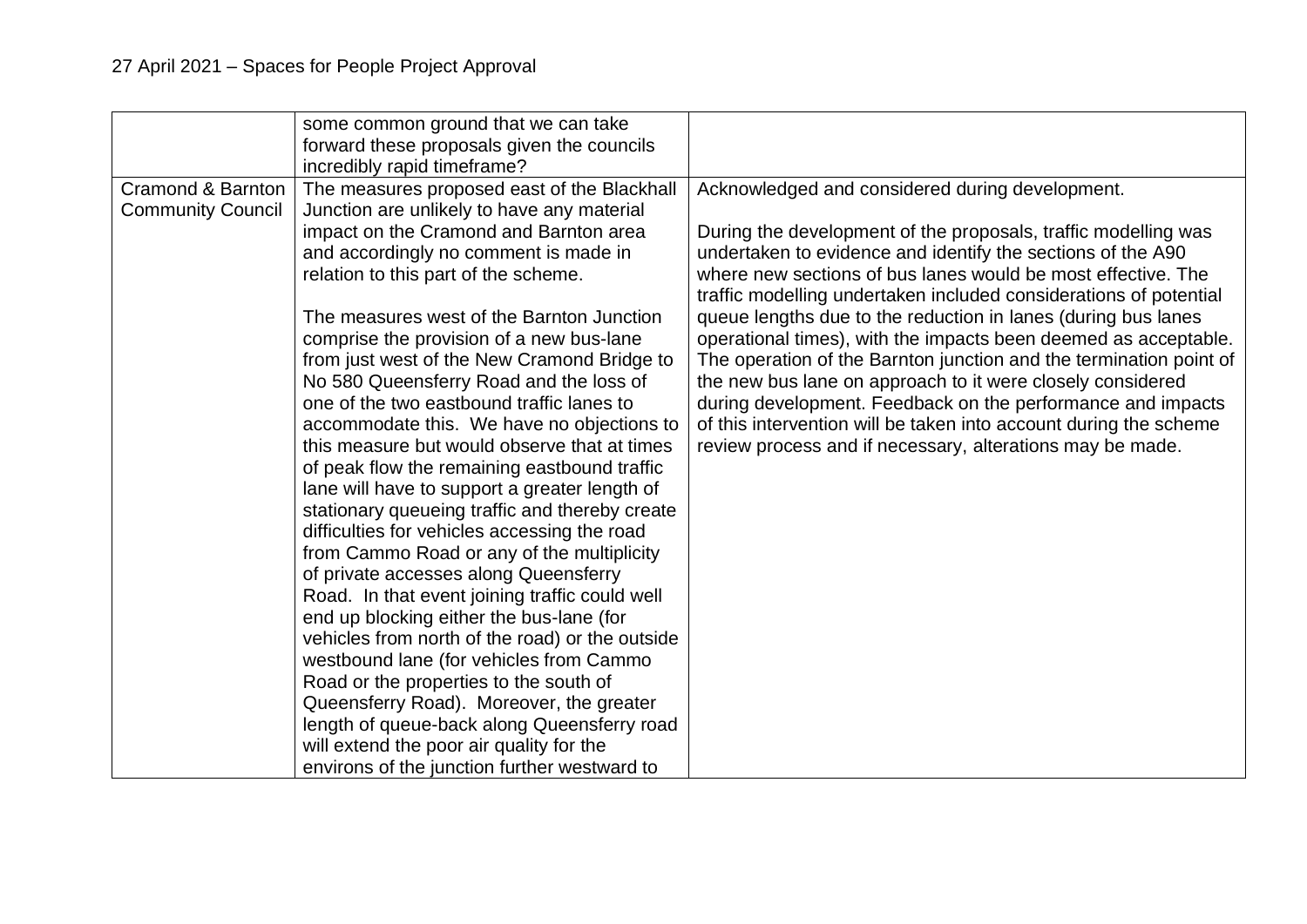|                                               | the detriment of additional roadside<br>dwellings.                                                                                                                                                                                                                                                                                                                                                                                                                                                                                                                                                                                                                                                                                                                                                                                                                           |                                                                                                                                                                                                                                                                                                                                                                                                                                                                                                                                                         |
|-----------------------------------------------|------------------------------------------------------------------------------------------------------------------------------------------------------------------------------------------------------------------------------------------------------------------------------------------------------------------------------------------------------------------------------------------------------------------------------------------------------------------------------------------------------------------------------------------------------------------------------------------------------------------------------------------------------------------------------------------------------------------------------------------------------------------------------------------------------------------------------------------------------------------------------|---------------------------------------------------------------------------------------------------------------------------------------------------------------------------------------------------------------------------------------------------------------------------------------------------------------------------------------------------------------------------------------------------------------------------------------------------------------------------------------------------------------------------------------------------------|
| Cramond & Barnton<br><b>Community Council</b> | The queue relocation scheme on the rural<br>section of the A90 which was implemented<br>some two decades ago, and particularly the<br>provisions at the Barnshot Junction were<br>intended to enable bus priority along the<br>route and the limitation of westbound traffic<br>moving forward beyond the Barnshot<br>Junction to queue west of the Barnton<br>Junction traffic signals. Queuing of traffic in<br>excess of that which could pass through the<br>Barnton Junction could thereby be held in the<br>rural section of the road. It could be said that<br>the sole reason for the need for your new bus<br>lane derives from the lack of effective control<br>of the queue relocation signals at Barnshot,<br>and that a more refined management of<br>these signals could mitigate the problems<br>with your proposed scheme which I have<br>highlighted above. | The queue relocation system upstream of the new Cramond Brig<br>to Barnton junction bus lane was accounted for during the traffic<br>modelling and design development of the scheme. Feedback on<br>the performance and impacts of this intervention will be taken<br>into account during the scheme review process and if necessary,<br>alterations may be made.                                                                                                                                                                                       |
| Cramond & Barnton<br><b>Community Council</b> | We look to you to explain how our concerns<br>are intended to be addressed. The<br>detrimental impact on air quality associated<br>with such schemes was something<br>which was commented on by a number of<br>people who participated in the special ZOOM<br>session hosted by the EACC on 22 October<br>on the Spaces for People.                                                                                                                                                                                                                                                                                                                                                                                                                                                                                                                                          | The A90 scheme followed all the tailored development processes<br>and approval procedures prior to delivery. Project specific air<br>quality assessments were not identified as an approval<br>requirement.<br>It should be noted that the Scottish Government's COVID-19<br>transport response hierarchy encourages people to walk and<br>cycle whenever possible for essential journeys. By creating<br>additional space on one of the city's main arterial corridors the<br>council are enabling people to make journeys and physically<br>distance. |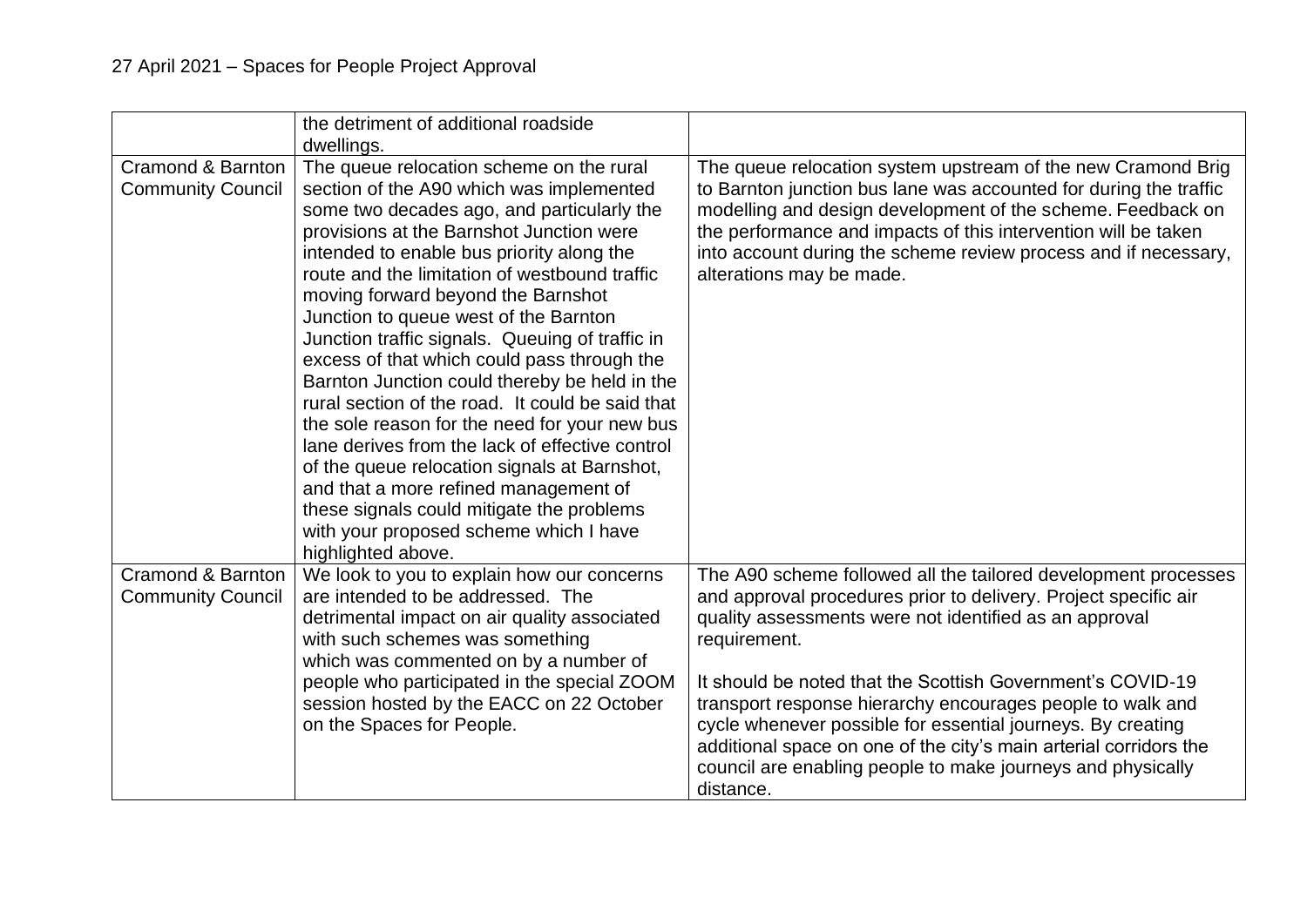| Public | High level of concern from residents<br>1 <sub>1</sub><br>regarding shutting down the exit onto<br><b>Oxford Terrace from Queensferry</b><br>Road. Closure is unnecessary, less<br>safe and shifts the problem to an<br>arguably more dangerous junction.<br>Blocking off 2 of the 3 access points to<br>homes in 4 streets, Oxford Terrace,<br>Lennox Street, Eton Terrace and<br>Clarendon Terrace is too much.<br>Suggestion: Make the slip road from<br>Dean Park Crescent onto Oxford<br>Terrace one way. This will assist<br>pedestrian crossing, vehicular access<br>and prevent rat running.<br>2. Concerns raised by re removal of<br>layby raised by agents of property<br>landlords at Orchard Brae House.<br>3. Stewart Melville College: Removing | 1. Please refer to the response to Cllr Mitchell's comment<br>above regarding the measures being brought forward at<br>this location.<br>2. In direct response to the feedback provided herein, the<br>proposal to install a 'parklet' outside Orchard House has<br>been revisited and a blue badge and loading/unloading<br>area will be installed in its place to minimise the impact on<br>local businesses.<br>3. SMC were directly engaged with during the development<br>of the proposals and we worked with them to meet their<br>requirements. The section footway between the school<br>and the new loading/unloading location has been made<br>safer by the introduction of the protected cycle lane that<br>will offset vehicular traffic by approximately 2m. Since<br>installation further scheme alterations have been made<br>and the existing 20mph zone is being extended westward<br>on Queensferry Road to encompass SMC. |
|--------|----------------------------------------------------------------------------------------------------------------------------------------------------------------------------------------------------------------------------------------------------------------------------------------------------------------------------------------------------------------------------------------------------------------------------------------------------------------------------------------------------------------------------------------------------------------------------------------------------------------------------------------------------------------------------------------------------------------------------------------------------------------|----------------------------------------------------------------------------------------------------------------------------------------------------------------------------------------------------------------------------------------------------------------------------------------------------------------------------------------------------------------------------------------------------------------------------------------------------------------------------------------------------------------------------------------------------------------------------------------------------------------------------------------------------------------------------------------------------------------------------------------------------------------------------------------------------------------------------------------------------------------------------------------------------------------------------------------------|
|        | ability to park coaches close to school<br>gates will put pupil safety at risk.                                                                                                                                                                                                                                                                                                                                                                                                                                                                                                                                                                                                                                                                                |                                                                                                                                                                                                                                                                                                                                                                                                                                                                                                                                                                                                                                                                                                                                                                                                                                                                                                                                              |
| Public | <b>Against</b>                                                                                                                                                                                                                                                                                                                                                                                                                                                                                                                                                                                                                                                                                                                                                 | Acknowledged and considered during development.                                                                                                                                                                                                                                                                                                                                                                                                                                                                                                                                                                                                                                                                                                                                                                                                                                                                                              |
|        | Bus lanes will create congestion and increase<br>delays.                                                                                                                                                                                                                                                                                                                                                                                                                                                                                                                                                                                                                                                                                                       |                                                                                                                                                                                                                                                                                                                                                                                                                                                                                                                                                                                                                                                                                                                                                                                                                                                                                                                                              |
|        | For                                                                                                                                                                                                                                                                                                                                                                                                                                                                                                                                                                                                                                                                                                                                                            |                                                                                                                                                                                                                                                                                                                                                                                                                                                                                                                                                                                                                                                                                                                                                                                                                                                                                                                                              |
|        | Welcome the introduction of bus lanes and<br>corresponding reduction of two car lanes.                                                                                                                                                                                                                                                                                                                                                                                                                                                                                                                                                                                                                                                                         |                                                                                                                                                                                                                                                                                                                                                                                                                                                                                                                                                                                                                                                                                                                                                                                                                                                                                                                                              |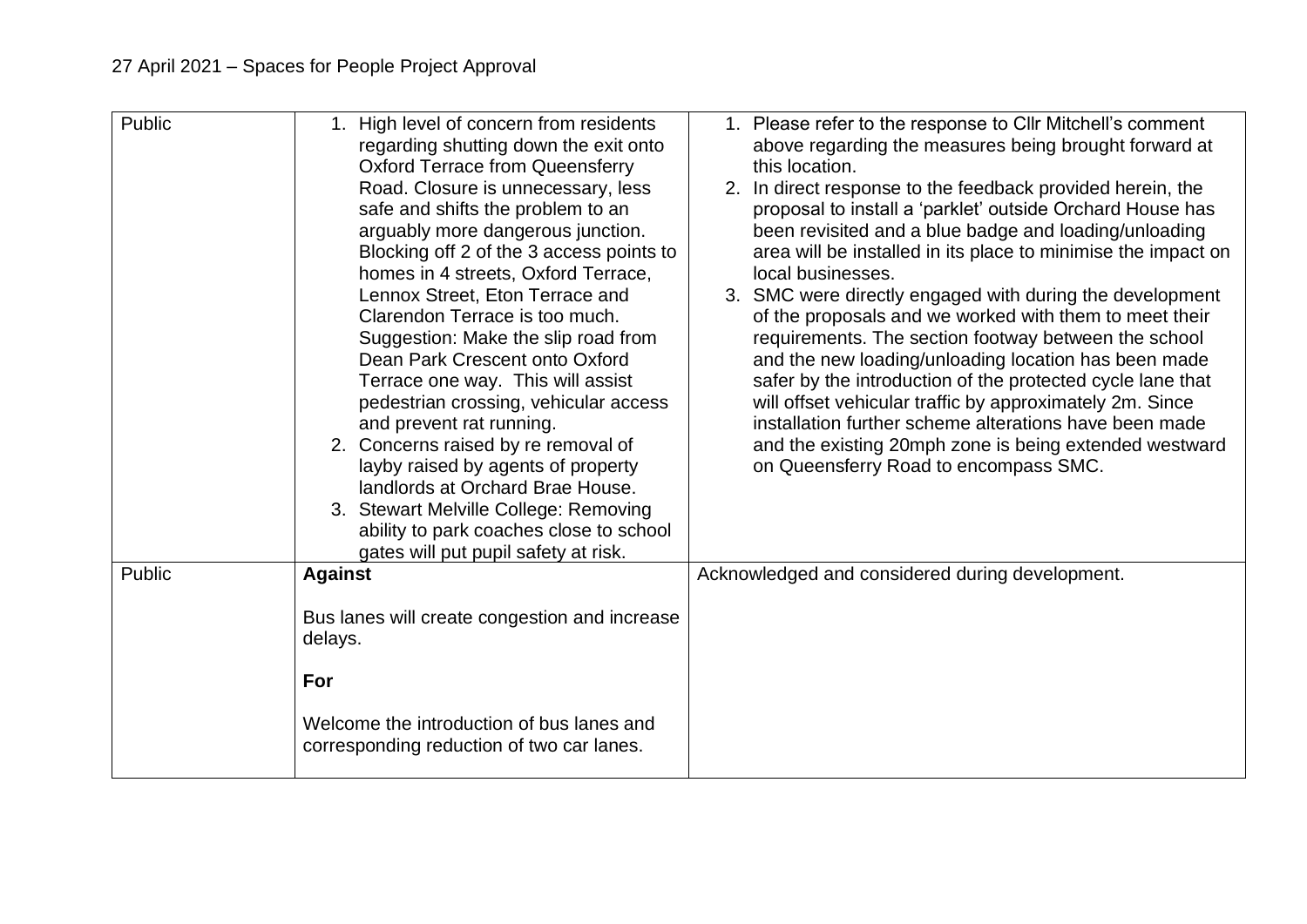|                         | Massive need to improve public transport<br>access from South Queensferry to<br>Edinburgh.                                                                                                                                                                                                                                                                                                                                                                                                                                                                                                                                                                                                                                                                                                                                                 |                                                                                                                                                                                                                                                                                                                                                                                                                                                                                                                                                                                                                                                                                                                                                                                                      |
|-------------------------|--------------------------------------------------------------------------------------------------------------------------------------------------------------------------------------------------------------------------------------------------------------------------------------------------------------------------------------------------------------------------------------------------------------------------------------------------------------------------------------------------------------------------------------------------------------------------------------------------------------------------------------------------------------------------------------------------------------------------------------------------------------------------------------------------------------------------------------------|------------------------------------------------------------------------------------------------------------------------------------------------------------------------------------------------------------------------------------------------------------------------------------------------------------------------------------------------------------------------------------------------------------------------------------------------------------------------------------------------------------------------------------------------------------------------------------------------------------------------------------------------------------------------------------------------------------------------------------------------------------------------------------------------------|
| Public                  | appreciate the efforts that are going in to<br>providing safer and more pleasant walking<br>and cycling experiences, and I understand<br>why these may not be as comprehensive as<br>many of us would like. Some of the more<br>dangerous and intimidating stretches of road<br>are hard to make safe with temporary, 'low<br>impact' measures, so it is really important to<br>consider how to end stretches of cycle lane<br>or pavement safely at these pinch points.<br>Although I'm very pleased to hear that a cycle<br>lane will be going in on Queensferry Road, it<br>must be safely connected across Dean<br>Bridge and into Lynedoch Place. Even<br>without space for a segregated cycle lane on<br>the bridge, I'm sure that clear, prominent road<br>markings, red tarmac, and signage can<br>change 'ownership' of the road. | Acknowledged and considered during development.<br>Specific measures have been introduced on Dean Bridge to<br>make this section safer for people to cycle through, however the<br>road width prohibited the introduction of continuous protected<br>cycle lanes in this section. The measures delivered included road<br>markings to encourage people cycling to adopt the primary road<br>position (i.e. centre of the carriageway), along with signage<br>directed at drivers to discourage the overtaking of cyclists on the<br>bridge. Since installation the council has been made aware that<br>some drivers have been overtaking cyclists on the bridge and we<br>are currently considering further measures to mitigate this and<br>make this unprotected section safer for people cycling. |
| Public<br>(Commonplace) | Reduce speed and volume of traffic<br>Add protected cycle lanes                                                                                                                                                                                                                                                                                                                                                                                                                                                                                                                                                                                                                                                                                                                                                                            | Acknowledged and considered during development.                                                                                                                                                                                                                                                                                                                                                                                                                                                                                                                                                                                                                                                                                                                                                      |
|                         | <b>Extend pavements</b>                                                                                                                                                                                                                                                                                                                                                                                                                                                                                                                                                                                                                                                                                                                                                                                                                    |                                                                                                                                                                                                                                                                                                                                                                                                                                                                                                                                                                                                                                                                                                                                                                                                      |
|                         | Specific comments:                                                                                                                                                                                                                                                                                                                                                                                                                                                                                                                                                                                                                                                                                                                                                                                                                         |                                                                                                                                                                                                                                                                                                                                                                                                                                                                                                                                                                                                                                                                                                                                                                                                      |
|                         | This comment applies to the entire length of<br>Queensferry Road. In order to enable people<br>to cycle to work, shop and exercise, key                                                                                                                                                                                                                                                                                                                                                                                                                                                                                                                                                                                                                                                                                                    |                                                                                                                                                                                                                                                                                                                                                                                                                                                                                                                                                                                                                                                                                                                                                                                                      |